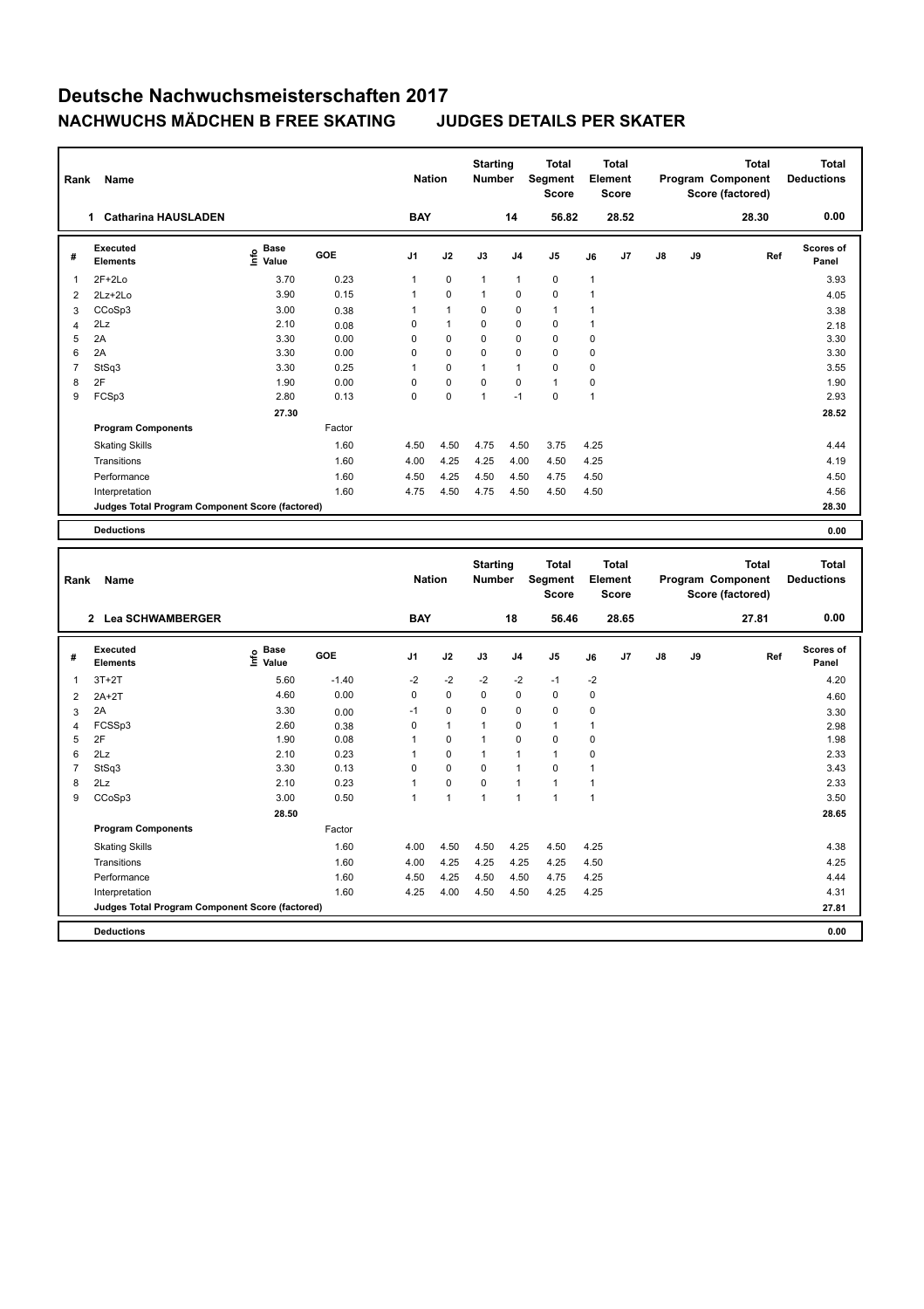| Rank           | Name                                            |                                                  |         | <b>Nation</b> |              | <b>Starting</b><br>Number |                | <b>Total</b><br>Segment<br><b>Score</b> |                | <b>Total</b><br>Element<br><b>Score</b> |    |    | <b>Total</b><br>Program Component<br>Score (factored) | <b>Total</b><br><b>Deductions</b> |
|----------------|-------------------------------------------------|--------------------------------------------------|---------|---------------|--------------|---------------------------|----------------|-----------------------------------------|----------------|-----------------------------------------|----|----|-------------------------------------------------------|-----------------------------------|
|                | 3 Carolin HEß                                   |                                                  |         | B-W           |              |                           | 19             | 55.89                                   |                | 26.88                                   |    |    | 29.01                                                 | 0.00                              |
| #              | Executed<br><b>Elements</b>                     | <b>Base</b><br>$\mathop{\mathsf{Info}}$<br>Value | GOE     | J1            | J2           | J3                        | J4             | J5                                      | J6             | J7                                      | J8 | J9 | Ref                                                   | Scores of<br>Panel                |
| $\mathbf{1}$   | $2Lz + 2T$                                      | 3.40                                             | 0.15    | $\mathbf{1}$  | $\mathbf 0$  | 1                         | 1              | 0                                       | $\pmb{0}$      |                                         |    |    |                                                       | 3.55                              |
| $\overline{2}$ | 2A                                              | 3.30                                             | 0.38    | 1             | $\mathbf{1}$ | $\mathbf{1}$              | 1              | $\mathbf 0$                             | $\mathbf 0$    |                                         |    |    |                                                       | 3.68                              |
| 3              | $2F+2T$                                         | 3.20                                             | 0.30    | $\mathbf{1}$  | $\Omega$     | $\mathbf{1}$              | 1              | $\mathbf{1}$                            | $\overline{1}$ |                                         |    |    |                                                       | 3.50                              |
| $\overline{4}$ | CCoSp3                                          | 3.00                                             | 0.25    | 0             | $\mathbf{1}$ | 0                         | 0              | $\mathbf{1}$                            | $\overline{1}$ |                                         |    |    |                                                       | 3.25                              |
| 5              | 2A                                              | 3.30                                             | $-0.50$ | $-1$          | 0            | $-1$                      | $-1$           | $-1$                                    | $-1$           |                                         |    |    |                                                       | 2.80                              |
| 6              | 2F                                              | 1.90                                             | 0.30    | $\mathbf{1}$  | $\mathbf{1}$ | $\mathbf{1}$              | $\mathbf{1}$   | $\mathbf 0$                             | $\mathbf{1}$   |                                         |    |    |                                                       | 2.20                              |
| $\overline{7}$ | 2Lz                                             | 2.10                                             | $-0.60$ | $-2$          | $-2$         | $-2$                      | $-2$           | $-2$                                    | $-2$           |                                         |    |    |                                                       | 1.50                              |
| 8              | StSq3                                           | 3.30                                             | 0.25    | 1             | $\mathbf{1}$ | 0                         | 0              | $\mathbf{1}$                            | $\pmb{0}$      |                                         |    |    |                                                       | 3.55                              |
| 9              | FSSp3                                           | 2.60                                             | 0.25    | 0             | $\mathbf{1}$ | $\mathbf 0$               | 0              | $\mathbf{1}$                            | $\overline{1}$ |                                         |    |    |                                                       | 2.85                              |
|                |                                                 | 26.10                                            |         |               |              |                           |                |                                         |                |                                         |    |    |                                                       | 26.88                             |
|                | <b>Program Components</b>                       |                                                  | Factor  |               |              |                           |                |                                         |                |                                         |    |    |                                                       |                                   |
|                | <b>Skating Skills</b>                           |                                                  | 1.60    | 4.50          | 4.25         | 4.25                      | 4.75           | 4.75                                    | 4.50           |                                         |    |    |                                                       | 4.50                              |
|                | Transitions                                     |                                                  | 1.60    | 4.25          | 4.50         | 4.25                      | 4.50           | 4.50                                    | 4.00           |                                         |    |    |                                                       | 4.38                              |
|                | Performance                                     |                                                  | 1.60    | 4.75          | 4.50         | 4.50                      | 5.25           | 5.00                                    | 4.25           |                                         |    |    |                                                       | 4.69                              |
|                | Interpretation                                  |                                                  | 1.60    | 4.50          | 4.50         | 4.50                      | 4.75           | 4.75                                    | 4.25           |                                         |    |    |                                                       | 4.56                              |
|                | Judges Total Program Component Score (factored) |                                                  |         |               |              |                           |                |                                         |                |                                         |    |    |                                                       | 29.01                             |
|                | <b>Deductions</b>                               |                                                  |         |               |              |                           |                |                                         |                |                                         |    |    |                                                       | 0.00                              |
|                |                                                 |                                                  |         |               |              |                           |                |                                         |                |                                         |    |    |                                                       |                                   |
|                |                                                 |                                                  |         |               |              |                           |                |                                         |                |                                         |    |    |                                                       |                                   |
|                |                                                 |                                                  |         |               |              | <b>Starting</b>           |                | <b>Total</b>                            |                | <b>Total</b>                            |    |    | <b>Total</b>                                          | <b>Total</b>                      |
| Rank           | Name                                            |                                                  |         | <b>Nation</b> |              | Number                    |                | <b>Segment</b><br><b>Score</b>          |                | Element<br>Score                        |    |    | Program Component<br>Score (factored)                 | <b>Deductions</b>                 |
|                | 4 Andrea PEKAREK                                |                                                  |         | <b>BAY</b>    |              |                           | 17             | 55.14                                   |                | 27.34                                   |    |    | 27.80                                                 | 0.00                              |
|                |                                                 |                                                  |         |               |              |                           |                |                                         |                |                                         |    |    |                                                       |                                   |
| #              | Executed<br><b>Elements</b>                     | <b>Base</b><br>e Base<br>⊆ Value                 | GOE     | J1            | J2           | J3                        | J <sub>4</sub> | J <sub>5</sub>                          | J6             | J7                                      | J8 | J9 | Ref                                                   | Scores of<br>Panel                |
| $\mathbf{1}$   | 2F+2Lo                                          | 3.70                                             | 0.23    | $\mathbf{1}$  | 0            | 1                         | 1              | $\mathbf{1}$                            | $\pmb{0}$      |                                         |    |    |                                                       | 3.93                              |
| $\overline{2}$ | 2A                                              | 3.30                                             | 0.13    | 0             | 0            | $\mathbf 0$               | 1              | $\mathbf{1}$                            | $\mathbf 0$    |                                         |    |    |                                                       | 3.43                              |
| 3              | 2Lz                                             | 2.10                                             | 0.00    | 0             | $-1$         | $\Omega$                  | $\Omega$       | $\Omega$                                | $\mathbf 0$    |                                         |    |    |                                                       | 2.10                              |
| $\overline{4}$ | FCSSp3                                          | 2.60                                             | 0.25    | 0             | $\pmb{0}$    | $\mathbf{1}$              | $\mathbf{1}$   | $\pmb{0}$                               | $\overline{1}$ |                                         |    |    |                                                       | 2.85                              |
| 5              | 2A                                              | 3.30                                             | $-0.50$ | $-1$          | $-1$         | $-1$                      | $-1$           | $-1$                                    | $-1$           |                                         |    |    |                                                       | 2.80                              |
| 6              | 2F                                              | 1.90                                             | 0.00    | 0             | $\mathbf 0$  | 0                         | $\mathbf 0$    | $\mathbf 0$                             | $\mathbf 0$    |                                         |    |    |                                                       | 1.90                              |
| $\overline{7}$ | StSq3                                           | 3.30                                             | 0.25    | $\mathbf{1}$  | 0            | 0                         | $\mathbf{1}$   | $\pmb{0}$                               | $\overline{1}$ |                                         |    |    |                                                       | 3.55                              |
| 8              | $2Lz+2T$                                        | 3.40                                             | 0.00    | 0             | 0            | 0                         | 0              | $\mathbf 0$                             | $\pmb{0}$      |                                         |    |    |                                                       | 3.40                              |
| 9              | CCoSp3                                          | 3.00                                             | 0.38    | $\mathbf{1}$  | $\mathbf{1}$ | $\mathbf 0$               | $\mathbf{1}$   | $\mathbf{1}$                            | $\mathbf 0$    |                                         |    |    |                                                       | 3.38                              |
|                |                                                 | 26.60                                            |         |               |              |                           |                |                                         |                |                                         |    |    |                                                       | 27.34                             |
|                | <b>Program Components</b>                       |                                                  | Factor  |               |              |                           |                |                                         |                |                                         |    |    |                                                       |                                   |
|                | <b>Skating Skills</b>                           |                                                  | 1.60    | 4.50          | 4.25         | 4.25                      | 4.75           | 4.25                                    | 4.25           |                                         |    |    |                                                       | 4.31                              |
|                | Transitions                                     |                                                  | 1.60    | 4.25          | 4.50         | 4.00                      | 4.50           | 4.25                                    | 4.25           |                                         |    |    |                                                       | 4.31                              |
|                | Performance                                     |                                                  | 1.60    | 4.50          | 4.50         | 4.25                      | 4.75           | 4.75                                    | 4.00           |                                         |    |    |                                                       | 4.50                              |
|                | Interpretation                                  |                                                  | 1.60    | 4.25          | 4.25         | 4.00                      | 4.50           | 4.75                                    | 4.00           |                                         |    |    |                                                       | 4.25<br>27.80                     |

**Deductions 0.00**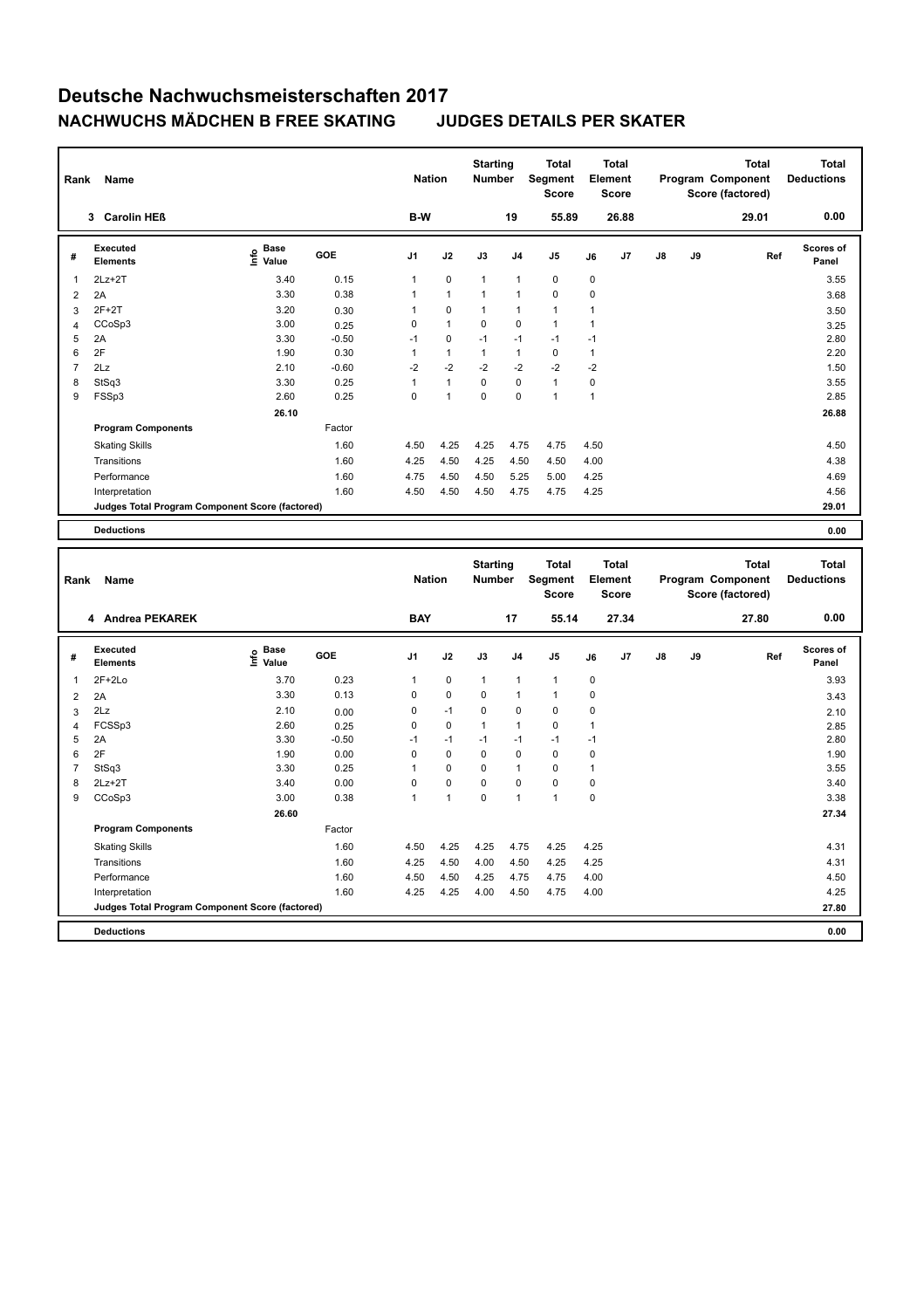| Rank                    | Name                                            |                                      |              | <b>Nation</b>  |              | <b>Starting</b><br>Number |                | <b>Total</b><br>Segment<br><b>Score</b> |                | <b>Total</b><br>Element<br><b>Score</b> |    |    | <b>Total</b><br>Program Component<br>Score (factored) | <b>Total</b><br><b>Deductions</b> |
|-------------------------|-------------------------------------------------|--------------------------------------|--------------|----------------|--------------|---------------------------|----------------|-----------------------------------------|----------------|-----------------------------------------|----|----|-------------------------------------------------------|-----------------------------------|
|                         | 5 Sabrina WEIS                                  |                                      |              | B-W            |              |                           | 16             | 54.23                                   |                | 27.53                                   |    |    | 26.70                                                 | 0.00                              |
| #                       | Executed<br><b>Elements</b>                     | Base<br>lnfo<br>Value                | <b>GOE</b>   | J <sub>1</sub> | J2           | J3                        | J <sub>4</sub> | J <sub>5</sub>                          | J6             | J7                                      | J8 | J9 | Ref                                                   | Scores of<br>Panel                |
| $\mathbf{1}$            | 2A                                              | 3.30                                 | 0.50         | $\mathbf{1}$   | 1            | $\mathbf{1}$              | 1              | $\mathbf{1}$                            | $\mathbf{1}$   |                                         |    |    |                                                       | 3.80                              |
| $\overline{c}$          | 2A                                              | 3.30                                 | 0.50         | $\mathbf{1}$   | $\mathbf{1}$ | $\mathbf{1}$              | $\mathbf{1}$   | $\boldsymbol{2}$                        | $\mathbf{1}$   |                                         |    |    |                                                       | 3.80                              |
| 3                       | FCSp2                                           | 2.30                                 | 0.50         | $\mathbf{1}$   | $\mathbf{1}$ | $\mathbf{1}$              | $\mathbf{1}$   | $\mathbf{1}$                            | $\mathbf{1}$   |                                         |    |    |                                                       | 2.80                              |
| $\overline{\mathbf{4}}$ | 2Lz                                             | 2.10                                 | $-0.30$      | $-1$           | $-1$         | $-1$                      | $-1$           | $-1$                                    | $-1$           |                                         |    |    |                                                       | 1.80                              |
| 5                       | $2F+2Lo$                                        | 3.70                                 | 0.08         | 0              | $\mathbf 0$  | $\mathbf 0$               | $\mathbf{1}$   | $\mathbf{1}$                            | $\mathbf 0$    |                                         |    |    |                                                       | 3.78                              |
| 6                       | 2Lz+2Lo                                         | 3.90                                 | 0.15         | 0              | $\mathbf 0$  | $\mathbf{1}$              | $\mathbf{1}$   | $\overline{2}$                          | $\mathbf 0$    |                                         |    |    |                                                       | 4.05                              |
| $\overline{7}$          | CCoSp3                                          | 3.00                                 | 0.00         | 0              | 0            | 0                         | $\mathbf 0$    | $\mathbf 0$                             | $\overline{1}$ |                                         |    |    |                                                       | 3.00                              |
| 8                       | StSq2                                           | 2.60                                 | 0.00         | $\mathbf{1}$   | 0            | 0                         | $\pmb{0}$      | $\pmb{0}$                               | $\mathbf 0$    |                                         |    |    |                                                       | 2.60                              |
| 9                       | 2F                                              | 1.90                                 | 0.00         | 0              | 0            | 0                         | 0              | $\mathbf{1}$                            | $\mathbf 0$    |                                         |    |    |                                                       | 1.90                              |
|                         |                                                 | 26.10                                |              |                |              |                           |                |                                         |                |                                         |    |    |                                                       | 27.53                             |
|                         | <b>Program Components</b>                       |                                      | Factor       |                |              |                           |                |                                         |                |                                         |    |    |                                                       |                                   |
|                         | <b>Skating Skills</b>                           |                                      | 1.60         | 4.50           | 4.25         | 4.25                      | 4.25           | 4.00                                    | 4.00           |                                         |    |    |                                                       | 4.19                              |
|                         | Transitions                                     |                                      | 1.60         | 4.00           | 3.50         | 3.75                      | 3.75           | 4.50                                    | 3.75           |                                         |    |    |                                                       | 3.81                              |
|                         | Performance                                     |                                      | 1.60         | 4.75           | 3.75         | 4.25                      | 4.75           | 5.00                                    | 4.25           |                                         |    |    |                                                       | 4.50                              |
|                         | Interpretation                                  |                                      | 1.60         | 4.25           | 4.00         | 4.00                      | 4.50           | 4.75                                    | 4.00           |                                         |    |    |                                                       | 4.19                              |
|                         | Judges Total Program Component Score (factored) |                                      |              |                |              |                           |                |                                         |                |                                         |    |    |                                                       | 26.70                             |
|                         | <b>Deductions</b>                               |                                      |              |                |              |                           |                |                                         |                |                                         |    |    |                                                       | 0.00                              |
|                         |                                                 |                                      |              |                |              |                           |                |                                         |                |                                         |    |    |                                                       |                                   |
|                         |                                                 |                                      |              |                |              |                           |                |                                         |                |                                         |    |    |                                                       |                                   |
| Rank                    | Name                                            |                                      |              | <b>Nation</b>  |              | <b>Starting</b><br>Number |                | <b>Total</b><br>Segment<br><b>Score</b> |                | <b>Total</b><br>Element<br><b>Score</b> |    |    | <b>Total</b><br>Program Component<br>Score (factored) | <b>Total</b><br><b>Deductions</b> |
|                         | 6 Lisa OGE                                      |                                      |              | <b>BAY</b>     |              |                           | 8              | 52.59                                   |                | 27.39                                   |    |    | 25.20                                                 | 0.00                              |
| #                       | Executed<br><b>Elements</b>                     | Base<br>e <sup>Base</sup><br>⊆ Value | GOE          | J <sub>1</sub> | J2           | J3                        | J <sub>4</sub> | J5                                      | J6             | J7                                      | J8 | J9 | Ref                                                   | Scores of<br>Panel                |
| $\mathbf{1}$            | $2A+2T$                                         | 4.60                                 | 0.50         | $\mathbf{1}$   | $\mathbf{1}$ | $\mathbf{1}$              | $\mathbf{1}$   | $\pmb{0}$                               | $\mathbf{1}$   |                                         |    |    |                                                       | 5.10                              |
|                         |                                                 | 2.10                                 | 0.30         | $\mathbf{1}$   | $\mathbf{1}$ | $\mathbf{1}$              | $\mathbf{1}$   | $\mathbf{1}$                            | $\mathbf{1}$   |                                         |    |    |                                                       |                                   |
| $\overline{2}$          | 2Lz<br>2F                                       | 1.90                                 |              | $\mathbf{1}$   | 0            | 0                         | 1              | $\mathbf 0$                             | $\mathbf 0$    |                                         |    |    |                                                       | 2.40                              |
| 3                       | CCoSp3                                          | 3.00                                 | 0.08         | 0              | $\mathbf{1}$ | $\mathbf 0$               | $\mathbf 0$    | $\mathbf{1}$                            | $\mathbf 0$    |                                         |    |    |                                                       | 1.98                              |
| $\overline{4}$<br>5     | 2A                                              | 3.30                                 | 0.13<br>0.50 | $\overline{1}$ | $\mathbf{1}$ | $\mathbf{1}$              | $\mathbf{1}$   | $\pmb{0}$                               | $\mathbf{1}$   |                                         |    |    |                                                       | 3.13<br>3.80                      |
| 6                       | 2Lz                                             | 2.10                                 | 0.08         | $\mathbf{1}$   | 0            | 0                         | 0              | $\mathbf 0$                             | $\mathbf{1}$   |                                         |    |    |                                                       | 2.18                              |
| $\overline{7}$          | StSq2                                           | 2.60                                 | 0.00         | 0              | 0            | 0                         | $\mathbf 0$    | $\overline{1}$                          | $\mathbf 0$    |                                         |    |    |                                                       | 2.60                              |
| 8                       | $2F+2Lo$                                        | 3.70                                 | $-0.15$      | $-1$           | $-1$         | 0                         | $\mathbf 0$    | $-1$                                    | $\pmb{0}$      |                                         |    |    |                                                       | 3.55                              |
| 9                       | FSSp3                                           | 2.60                                 | 0.05         | $-1$           | $\mathbf{1}$ | $\mathbf{1}$              | 0              | $-1$                                    | $\mathbf 0$    |                                         |    |    |                                                       | 2.65                              |
|                         |                                                 | 25.90                                |              |                |              |                           |                |                                         |                |                                         |    |    |                                                       | 27.39                             |
|                         | <b>Program Components</b>                       |                                      | Factor       |                |              |                           |                |                                         |                |                                         |    |    |                                                       |                                   |
|                         | <b>Skating Skills</b>                           |                                      | 1.60         | 4.00           | 4.25         | 4.50                      | 4.25           | 4.25                                    | 4.00           |                                         |    |    |                                                       | 4.19                              |
|                         | Transitions                                     |                                      | 1.60         | 3.50           | 3.50         | 4.00                      | 3.75           | 3.75                                    | 4.00           |                                         |    |    |                                                       | 3.75                              |
|                         | Performance                                     |                                      | 1.60         | 4.25           | 3.50         | 4.00                      | 4.25           | 4.00                                    | 3.75           |                                         |    |    |                                                       | 4.00                              |
|                         | Interpretation                                  |                                      | 1.60         | 3.75           | 3.75         | 4.00                      | 3.75           | 4.25                                    | 3.75           |                                         |    |    |                                                       | 3.81                              |

**Deductions 0.00**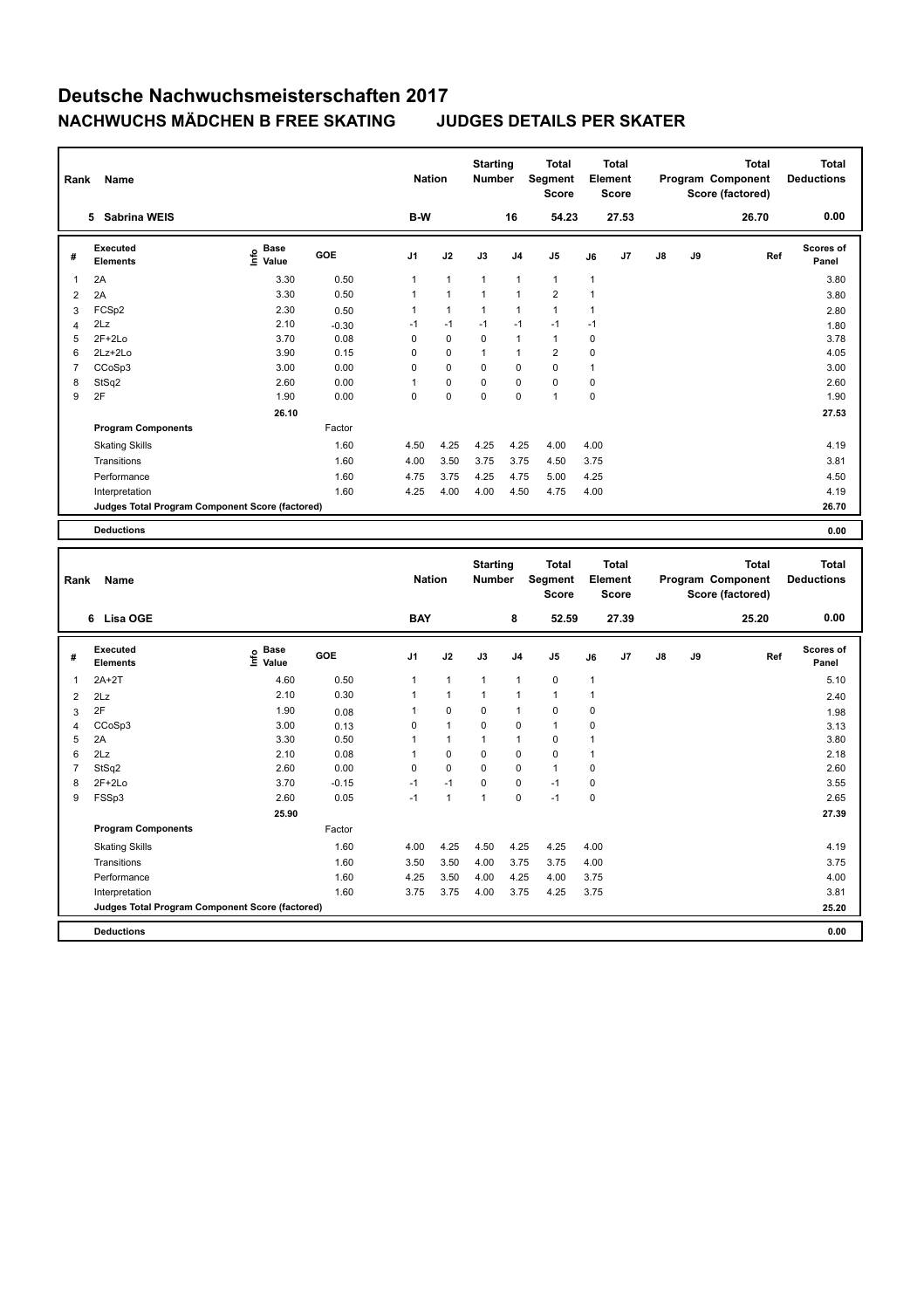| Rank           | Name                                                              |                                  |         | <b>Nation</b>  |              | <b>Starting</b><br>Number |                | <b>Total</b><br>Segment<br><b>Score</b> |              | <b>Total</b><br>Element<br>Score |    |    | <b>Total</b><br>Program Component<br>Score (factored) | <b>Total</b><br><b>Deductions</b> |
|----------------|-------------------------------------------------------------------|----------------------------------|---------|----------------|--------------|---------------------------|----------------|-----------------------------------------|--------------|----------------------------------|----|----|-------------------------------------------------------|-----------------------------------|
|                | 7 Christine FLOHR                                                 |                                  |         | <b>BER</b>     |              |                           | 11             | 51.42                                   |              | 25.02                            |    |    | 26.40                                                 | 0.00                              |
| #              | <b>Executed</b><br><b>Elements</b>                                | <b>Base</b><br>e Base<br>⊆ Value | GOE     | J1             | J2           | J3                        | J <sub>4</sub> | J5                                      | J6           | J7                               | J8 | J9 | Ref                                                   | Scores of<br>Panel                |
| $\mathbf{1}$   | $2F+2T$                                                           | 3.20                             | 0.30    | $\mathbf{1}$   | $\mathbf{1}$ | $\mathbf{1}$              | $\mathbf{1}$   | $\mathbf{1}$                            | $\mathbf{1}$ |                                  |    |    |                                                       | 3.50                              |
| $\overline{2}$ | $2Lz+2T$                                                          | 3.40                             | 0.30    | $\mathbf{1}$   | $\mathbf{1}$ | $\mathbf{1}$              | $\mathbf{1}$   | $\mathbf 0$                             | $\mathbf{1}$ |                                  |    |    |                                                       | 3.70                              |
| 3              | 2Lo                                                               | 1.80                             | 0.23    | $\overline{2}$ | 0            | 0                         | $\mathbf{1}$   | $\mathbf{1}$                            | $\mathbf{1}$ |                                  |    |    |                                                       | 2.03                              |
| $\overline{4}$ | 2A                                                                | 3.30                             | $-1.50$ | $-3$           | $-3$         | $-3$                      | $-3$           | $-3$                                    | $-3$         |                                  |    |    |                                                       | 1.80                              |
| 5              | CCoSp3                                                            | 3.00                             | 0.13    | 0              | $\mathbf 0$  | 0                         | $\mathbf{1}$   | $\overline{2}$                          | $\mathbf 0$  |                                  |    |    |                                                       | 3.13                              |
| 6              | 2Lz                                                               | 2.10                             | 0.23    | $\mathbf{1}$   | $\mathbf{1}$ | $\mathbf{1}$              | $\pmb{0}$      | $\pmb{0}$                               | $\mathbf{1}$ |                                  |    |    |                                                       | 2.33                              |
| $\overline{7}$ | StSq3                                                             | 3.30                             | 0.25    | $\mathbf{1}$   | $\mathbf{1}$ | 0                         | $\mathbf 0$    | $\overline{1}$                          | $\mathbf 0$  |                                  |    |    |                                                       | 3.55                              |
| 8              | 2F                                                                | 1.90                             | 0.15    | 0              | $\mathbf{1}$ | 0                         | $\mathbf 0$    | $\mathbf{1}$                            | $\mathbf{1}$ |                                  |    |    |                                                       | 2.05                              |
| 9              | FCSp3                                                             | 2.80                             | 0.13    | $\mathbf{1}$   | $\mathbf 0$  | $\mathbf 0$               | $\Omega$       | $\mathbf{1}$                            | $\pmb{0}$    |                                  |    |    |                                                       | 2.93                              |
|                |                                                                   | 24.80                            |         |                |              |                           |                |                                         |              |                                  |    |    |                                                       | 25.02                             |
|                | <b>Program Components</b>                                         |                                  | Factor  |                |              |                           |                |                                         |              |                                  |    |    |                                                       |                                   |
|                | <b>Skating Skills</b>                                             |                                  | 1.60    | 4.50           | 4.25         | 4.25                      | 4.00           | 4.50                                    | 4.25         |                                  |    |    |                                                       | 4.31                              |
|                | Transitions                                                       |                                  | 1.60    | 4.00           | 4.00         | 4.00                      | 3.75           | 4.00                                    | 3.75         |                                  |    |    |                                                       | 3.94                              |
|                | Performance                                                       |                                  | 1.60    | 4.50           | 4.25         | 4.00                      | 4.25           | 4.25                                    | 4.00         |                                  |    |    |                                                       | 4.19                              |
|                | Interpretation                                                    |                                  | 1.60    | 4.25           | 4.00         | 4.00                      | 4.25           | 3.75                                    | 4.00         |                                  |    |    |                                                       | 4.06                              |
|                | Judges Total Program Component Score (factored)                   |                                  |         |                |              |                           |                |                                         |              |                                  |    |    |                                                       | 26.40                             |
|                | <b>Deductions</b>                                                 |                                  |         |                |              |                           |                |                                         |              |                                  |    |    |                                                       | 0.00                              |
|                |                                                                   |                                  |         |                |              |                           |                |                                         |              |                                  |    |    |                                                       |                                   |
| Rank           | Name                                                              |                                  |         |                |              | <b>Starting</b>           |                | <b>Total</b>                            |              | <b>Total</b>                     |    |    | <b>Total</b>                                          |                                   |
|                |                                                                   |                                  |         | <b>Nation</b>  |              | Number                    |                | <b>Segment</b><br><b>Score</b>          |              | <b>Element</b><br><b>Score</b>   |    |    | Program Component<br>Score (factored)                 | <b>Total</b><br><b>Deductions</b> |
|                | 8 Maelle OBERLÄNDER                                               |                                  |         | <b>BER</b>     |              |                           | 15             | 51.21                                   |              | 24.20                            |    |    | 27.01                                                 | 0.00                              |
| #              | <b>Executed</b>                                                   | Base                             | GOE     | J <sub>1</sub> | J2           | J3                        | J <sub>4</sub> | J <sub>5</sub>                          | J6           | J7                               | J8 | J9 | Ref                                                   | Scores of                         |
|                | <b>Elements</b>                                                   | e Base<br>⊆ Value                |         |                |              |                           |                |                                         |              |                                  |    |    |                                                       | Panel                             |
| $\mathbf{1}$   | 2A                                                                | 3.30                             | 0.38    | $\mathbf{1}$   | $\pmb{0}$    | $\pmb{0}$                 | $\mathbf{1}$   | $\mathbf{1}$                            | $\mathbf{1}$ |                                  |    |    |                                                       | 3.68                              |
| $\overline{2}$ | 3S                                                                | 4.40                             | $-2.10$ | $-3$           | $-3$         | $-3$                      | $-3$           | $-3$                                    | $-3$         |                                  |    |    |                                                       | 2.30                              |
| 3              | CCoSp3                                                            | 3.00                             | 0.50    | $\mathbf{1}$   | $\mathbf 0$  | $\mathbf{1}$              | $\mathbf{1}$   | $\mathbf{1}$                            | $\mathbf{1}$ |                                  |    |    |                                                       | 3.50                              |
| $\overline{4}$ | StSq2                                                             | 2.60                             | 0.00    | $\mathbf{1}$   | $\mathbf 0$  | 0                         | $\mathbf 0$    | $\pmb{0}$                               | $\pmb{0}$    |                                  |    |    |                                                       | 2.60                              |
| 5              | 2A                                                                | 3.30                             | $-1.50$ | $-3$           | $-3$         | $-3$                      | $-3$           | $-3$                                    | $-3$         |                                  |    |    |                                                       | 1.80                              |
| 6              | $2Lz+2T$                                                          | 3.40                             | 0.00    | $\mathbf 0$    | 0            | 0                         | $\mathbf 0$    | $\pmb{0}$                               | $\pmb{0}$    |                                  |    |    |                                                       | 3.40                              |
| $\overline{7}$ | FCSp3                                                             | 2.80                             | 0.50    | $\mathbf{1}$   | $\mathbf{1}$ | $\mathbf{1}$              | $\mathbf 0$    | $\mathbf{1}$                            | $\sqrt{2}$   |                                  |    |    |                                                       | 3.30                              |
| 8              | 1Lz                                                               | 0.60                             | $-0.08$ | 0              | $-1$         | 0                         | $-1$           | $-1$                                    | $-1$         |                                  |    |    |                                                       | 0.52                              |
| 9              | $2Lo+2T$                                                          | 3.10                             | 0.00    | 0              | 0            | 0                         | $\mathbf 0$    | $\mathbf 0$                             | $\mathbf 0$  |                                  |    |    |                                                       | 3.10                              |
|                |                                                                   | 26.50                            |         |                |              |                           |                |                                         |              |                                  |    |    |                                                       | 24.20                             |
|                | <b>Program Components</b>                                         |                                  | Factor  |                |              |                           |                |                                         |              |                                  |    |    |                                                       |                                   |
|                | <b>Skating Skills</b>                                             |                                  | 1.60    | 4.25           | 4.25         | 4.25                      | 4.50           | 4.00                                    | 4.25         |                                  |    |    |                                                       | 4.25                              |
|                | Transitions                                                       |                                  | 1.60    | 4.25           | 4.00         | 4.00                      | 4.25           | 4.50                                    | 4.00         |                                  |    |    |                                                       | 4.13                              |
|                | Performance                                                       |                                  | 1.60    | 4.00           | 4.00         | 4.25                      | 4.25           | 4.25                                    | 4.25         |                                  |    |    |                                                       | 4.19                              |
|                | Interpretation<br>Judges Total Program Component Score (factored) |                                  | 1.60    | 4.25           | 4.50         | 4.25                      | 4.25           | 4.50                                    | 4.00         |                                  |    |    |                                                       | 4.31<br>27.01                     |

**Deductions 0.00**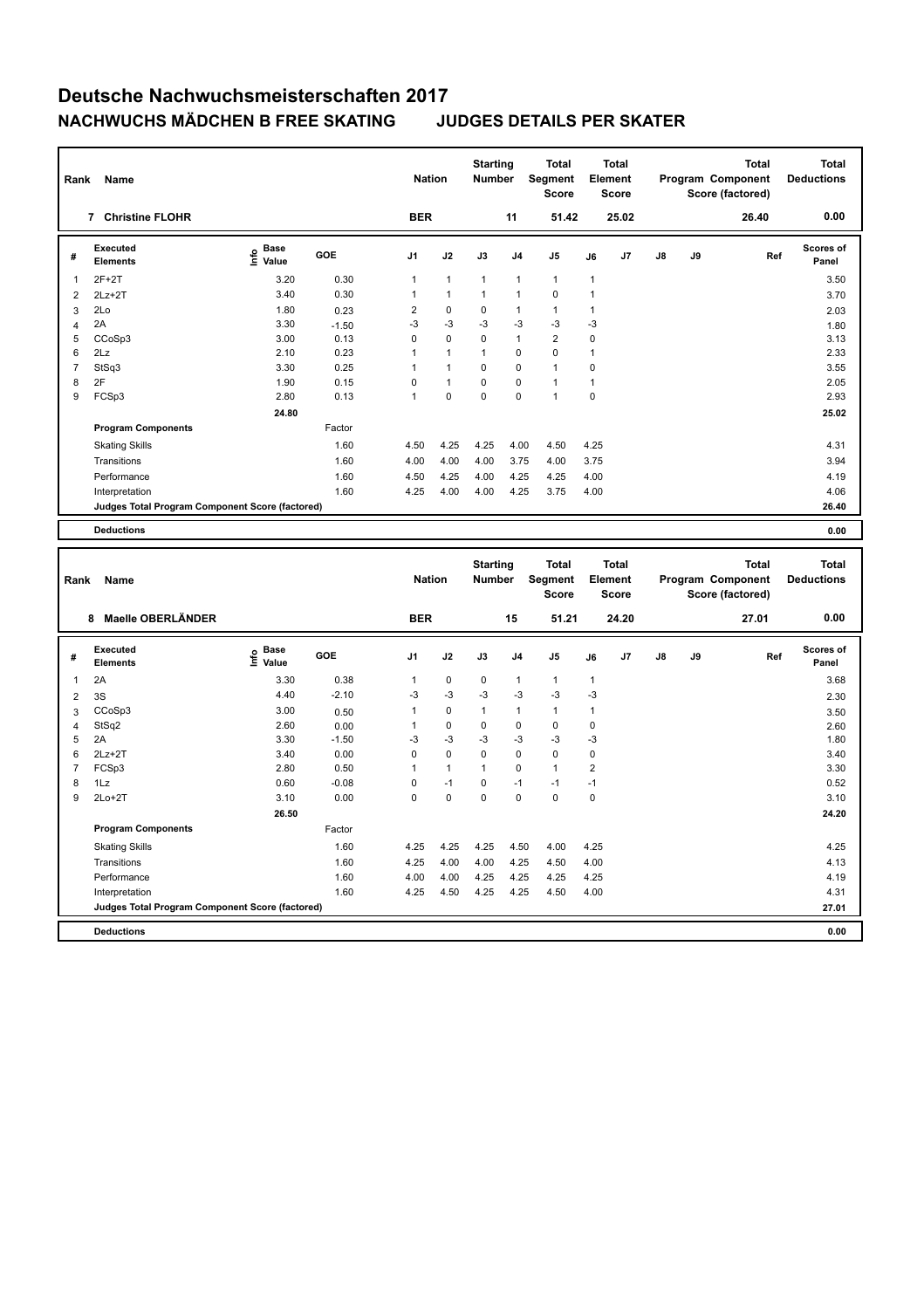| 9 Talisa THOMALLA<br><b>BER</b><br>12<br>50.28<br>23.48<br>26.80<br>Scores of<br><b>Executed</b><br><b>Base</b><br>lnfo<br>GOE<br>J9<br>J <sub>1</sub><br>J2<br>J3<br>J <sub>4</sub><br>J5<br>J7<br>J8<br>Ref<br>J6<br>#<br><b>Elements</b><br>Value<br>Panel<br>2Lo<br>1.80<br>0.15<br>$\mathbf{1}$<br>$\mathbf 0$<br>$\mathbf 0$<br>$\mathbf{1}$<br>$\mathbf 0$<br>$\mathbf{1}$<br>$\mathbf{1}$<br>$\mathbf 0$<br>1.10<br>0.20<br>1<br>1<br>1<br>1<br>1A<br>$\mathbf{1}$<br>$\overline{2}$<br>$\mathbf 0$<br>$\Omega$<br>$\mathbf 0$<br>$2Lz+2T$<br>3.40<br>$\overline{1}$<br>$\Omega$<br>$\mathbf 0$<br>3<br>0.00<br>$\mathbf 0$<br>0<br>$\mathbf 0$<br>$\mathbf 0$<br>1.10<br>$\mathbf 0$<br>$\mathbf{1}$<br>1A<br>0.00<br>$\overline{4}$<br>2.10<br>$\mathbf 0$<br>5<br>2Lz<br>0.30<br>1<br>$\mathbf{1}$<br>1<br>$\mathbf{1}$<br>$\mathbf{1}$<br>6<br>$2Lo+2T$<br>3.10<br>0.00<br>0<br>$\mathbf 0$<br>$\mathbf 0$<br>$\mathbf 0$<br>0<br>$\mathbf{1}$<br>$\mathbf{1}$<br>$\mathbf{1}$<br>$\overline{7}$<br>CCoSp3<br>3.00<br>1<br>$\mathbf{1}$<br>0<br>$\mathbf{1}$<br>0.50<br>$\pmb{0}$<br>0<br>$\mathbf{1}$<br>$\mathbf{1}$<br>8<br>StSq3<br>3.30<br>0.38<br>$\overline{1}$<br>$\mathbf{1}$<br>$\mathbf 0$<br>0<br>$\overline{1}$<br>$\mathbf 0$<br>9<br>FCSp3<br>2.80<br>0.25<br>$\mathbf{1}$<br>$\mathbf{1}$<br>21.70<br><b>Program Components</b><br>Factor<br><b>Skating Skills</b><br>1.60<br>4.25<br>4.00<br>4.25<br>4.75<br>4.50<br>4.25<br>3.75<br>Transitions<br>1.60<br>4.25<br>3.75<br>4.75<br>4.25<br>4.00<br>Performance<br>1.60<br>5.00<br>4.00<br>4.25<br>4.50<br>4.50<br>4.00<br>1.60<br>4.50<br>3.75<br>4.00<br>4.00<br>3.75<br>Interpretation<br>4.50<br>Judges Total Program Component Score (factored) | 0.00<br>1.95<br>1.30<br>3.40<br>1.10<br>2.40<br>3.10<br>3.50<br>3.68<br>3.05<br>23.48<br>4.31<br>4.06<br>4.31<br>4.06<br>26.80 |
|-----------------------------------------------------------------------------------------------------------------------------------------------------------------------------------------------------------------------------------------------------------------------------------------------------------------------------------------------------------------------------------------------------------------------------------------------------------------------------------------------------------------------------------------------------------------------------------------------------------------------------------------------------------------------------------------------------------------------------------------------------------------------------------------------------------------------------------------------------------------------------------------------------------------------------------------------------------------------------------------------------------------------------------------------------------------------------------------------------------------------------------------------------------------------------------------------------------------------------------------------------------------------------------------------------------------------------------------------------------------------------------------------------------------------------------------------------------------------------------------------------------------------------------------------------------------------------------------------------------------------------------------------------------------------------------------------------------------------------------|--------------------------------------------------------------------------------------------------------------------------------|
|                                                                                                                                                                                                                                                                                                                                                                                                                                                                                                                                                                                                                                                                                                                                                                                                                                                                                                                                                                                                                                                                                                                                                                                                                                                                                                                                                                                                                                                                                                                                                                                                                                                                                                                                   |                                                                                                                                |
|                                                                                                                                                                                                                                                                                                                                                                                                                                                                                                                                                                                                                                                                                                                                                                                                                                                                                                                                                                                                                                                                                                                                                                                                                                                                                                                                                                                                                                                                                                                                                                                                                                                                                                                                   |                                                                                                                                |
|                                                                                                                                                                                                                                                                                                                                                                                                                                                                                                                                                                                                                                                                                                                                                                                                                                                                                                                                                                                                                                                                                                                                                                                                                                                                                                                                                                                                                                                                                                                                                                                                                                                                                                                                   |                                                                                                                                |
|                                                                                                                                                                                                                                                                                                                                                                                                                                                                                                                                                                                                                                                                                                                                                                                                                                                                                                                                                                                                                                                                                                                                                                                                                                                                                                                                                                                                                                                                                                                                                                                                                                                                                                                                   |                                                                                                                                |
|                                                                                                                                                                                                                                                                                                                                                                                                                                                                                                                                                                                                                                                                                                                                                                                                                                                                                                                                                                                                                                                                                                                                                                                                                                                                                                                                                                                                                                                                                                                                                                                                                                                                                                                                   |                                                                                                                                |
|                                                                                                                                                                                                                                                                                                                                                                                                                                                                                                                                                                                                                                                                                                                                                                                                                                                                                                                                                                                                                                                                                                                                                                                                                                                                                                                                                                                                                                                                                                                                                                                                                                                                                                                                   |                                                                                                                                |
|                                                                                                                                                                                                                                                                                                                                                                                                                                                                                                                                                                                                                                                                                                                                                                                                                                                                                                                                                                                                                                                                                                                                                                                                                                                                                                                                                                                                                                                                                                                                                                                                                                                                                                                                   |                                                                                                                                |
|                                                                                                                                                                                                                                                                                                                                                                                                                                                                                                                                                                                                                                                                                                                                                                                                                                                                                                                                                                                                                                                                                                                                                                                                                                                                                                                                                                                                                                                                                                                                                                                                                                                                                                                                   |                                                                                                                                |
|                                                                                                                                                                                                                                                                                                                                                                                                                                                                                                                                                                                                                                                                                                                                                                                                                                                                                                                                                                                                                                                                                                                                                                                                                                                                                                                                                                                                                                                                                                                                                                                                                                                                                                                                   |                                                                                                                                |
|                                                                                                                                                                                                                                                                                                                                                                                                                                                                                                                                                                                                                                                                                                                                                                                                                                                                                                                                                                                                                                                                                                                                                                                                                                                                                                                                                                                                                                                                                                                                                                                                                                                                                                                                   |                                                                                                                                |
|                                                                                                                                                                                                                                                                                                                                                                                                                                                                                                                                                                                                                                                                                                                                                                                                                                                                                                                                                                                                                                                                                                                                                                                                                                                                                                                                                                                                                                                                                                                                                                                                                                                                                                                                   |                                                                                                                                |
|                                                                                                                                                                                                                                                                                                                                                                                                                                                                                                                                                                                                                                                                                                                                                                                                                                                                                                                                                                                                                                                                                                                                                                                                                                                                                                                                                                                                                                                                                                                                                                                                                                                                                                                                   |                                                                                                                                |
|                                                                                                                                                                                                                                                                                                                                                                                                                                                                                                                                                                                                                                                                                                                                                                                                                                                                                                                                                                                                                                                                                                                                                                                                                                                                                                                                                                                                                                                                                                                                                                                                                                                                                                                                   |                                                                                                                                |
|                                                                                                                                                                                                                                                                                                                                                                                                                                                                                                                                                                                                                                                                                                                                                                                                                                                                                                                                                                                                                                                                                                                                                                                                                                                                                                                                                                                                                                                                                                                                                                                                                                                                                                                                   |                                                                                                                                |
|                                                                                                                                                                                                                                                                                                                                                                                                                                                                                                                                                                                                                                                                                                                                                                                                                                                                                                                                                                                                                                                                                                                                                                                                                                                                                                                                                                                                                                                                                                                                                                                                                                                                                                                                   |                                                                                                                                |
|                                                                                                                                                                                                                                                                                                                                                                                                                                                                                                                                                                                                                                                                                                                                                                                                                                                                                                                                                                                                                                                                                                                                                                                                                                                                                                                                                                                                                                                                                                                                                                                                                                                                                                                                   |                                                                                                                                |
|                                                                                                                                                                                                                                                                                                                                                                                                                                                                                                                                                                                                                                                                                                                                                                                                                                                                                                                                                                                                                                                                                                                                                                                                                                                                                                                                                                                                                                                                                                                                                                                                                                                                                                                                   |                                                                                                                                |
|                                                                                                                                                                                                                                                                                                                                                                                                                                                                                                                                                                                                                                                                                                                                                                                                                                                                                                                                                                                                                                                                                                                                                                                                                                                                                                                                                                                                                                                                                                                                                                                                                                                                                                                                   |                                                                                                                                |
|                                                                                                                                                                                                                                                                                                                                                                                                                                                                                                                                                                                                                                                                                                                                                                                                                                                                                                                                                                                                                                                                                                                                                                                                                                                                                                                                                                                                                                                                                                                                                                                                                                                                                                                                   |                                                                                                                                |
| <b>Deductions</b>                                                                                                                                                                                                                                                                                                                                                                                                                                                                                                                                                                                                                                                                                                                                                                                                                                                                                                                                                                                                                                                                                                                                                                                                                                                                                                                                                                                                                                                                                                                                                                                                                                                                                                                 | 0.00                                                                                                                           |
| <b>Starting</b><br><b>Total</b><br><b>Total</b><br><b>Total</b><br><b>Segment</b><br><b>Nation</b><br><b>Number</b><br>Element<br>Program Component<br><b>Deductions</b><br>Name<br>Rank<br><b>Score</b><br>Score (factored)<br><b>Score</b>                                                                                                                                                                                                                                                                                                                                                                                                                                                                                                                                                                                                                                                                                                                                                                                                                                                                                                                                                                                                                                                                                                                                                                                                                                                                                                                                                                                                                                                                                      | <b>Total</b>                                                                                                                   |
| 3<br>10 Anna Matilda FELLINGER<br><b>NRW</b><br>46.91<br>22.59<br>24.32                                                                                                                                                                                                                                                                                                                                                                                                                                                                                                                                                                                                                                                                                                                                                                                                                                                                                                                                                                                                                                                                                                                                                                                                                                                                                                                                                                                                                                                                                                                                                                                                                                                           | 0.00                                                                                                                           |
| Executed<br><b>Base</b><br>Scores of<br>lnfo<br>GOE<br>J7<br>J8<br>J9<br>J1<br>J2<br>J3<br>J4<br>J5<br>J6<br>Ref<br>#<br>Value<br><b>Elements</b><br>Panel                                                                                                                                                                                                                                                                                                                                                                                                                                                                                                                                                                                                                                                                                                                                                                                                                                                                                                                                                                                                                                                                                                                                                                                                                                                                                                                                                                                                                                                                                                                                                                        |                                                                                                                                |
| 0.20<br>$\pmb{0}$<br>1A<br>1.10<br>$\mathbf{1}$<br>$\mathbf{1}$<br>1<br>$\mathbf{1}$<br>$\mathbf{1}$<br>$\mathbf{1}$                                                                                                                                                                                                                                                                                                                                                                                                                                                                                                                                                                                                                                                                                                                                                                                                                                                                                                                                                                                                                                                                                                                                                                                                                                                                                                                                                                                                                                                                                                                                                                                                              | 1.30                                                                                                                           |
| 1.80<br>0.30<br>$\mathbf{1}$<br>$\mathbf{1}$<br>0<br>$\mathbf{1}$<br>$\mathbf{1}$<br>$\mathbf{1}$<br>$\overline{2}$<br>2Lo                                                                                                                                                                                                                                                                                                                                                                                                                                                                                                                                                                                                                                                                                                                                                                                                                                                                                                                                                                                                                                                                                                                                                                                                                                                                                                                                                                                                                                                                                                                                                                                                        | 2.10                                                                                                                           |
| $2F+2T$<br>0<br>0<br>$\mathbf 0$<br>$\pmb{0}$<br>$\mathbf 0$<br>3.20<br>1<br>3<br>0.00                                                                                                                                                                                                                                                                                                                                                                                                                                                                                                                                                                                                                                                                                                                                                                                                                                                                                                                                                                                                                                                                                                                                                                                                                                                                                                                                                                                                                                                                                                                                                                                                                                            | 3.20                                                                                                                           |
| $-2$<br>2.80<br>$-1$<br>$-2$<br>$-2$<br>$-1$<br>$-2$<br>2Lze+2T<br>e<br>$-0.53$<br>$\overline{4}$                                                                                                                                                                                                                                                                                                                                                                                                                                                                                                                                                                                                                                                                                                                                                                                                                                                                                                                                                                                                                                                                                                                                                                                                                                                                                                                                                                                                                                                                                                                                                                                                                                 | 2.27                                                                                                                           |
| FSSp3<br>2.60<br>0.00<br>$\mathbf 0$<br>$\mathbf{1}$<br>0<br>$\mathbf 0$<br>$\mathbf 0$<br>$\mathbf 0$<br>5                                                                                                                                                                                                                                                                                                                                                                                                                                                                                                                                                                                                                                                                                                                                                                                                                                                                                                                                                                                                                                                                                                                                                                                                                                                                                                                                                                                                                                                                                                                                                                                                                       | 2.60                                                                                                                           |
| StSq3<br>$\overline{1}$<br>$\mathbf{1}$<br>0<br>$\mathbf 0$<br>$\mathbf{1}$<br>$\mathbf{1}$<br>6<br>3.30<br>0.38                                                                                                                                                                                                                                                                                                                                                                                                                                                                                                                                                                                                                                                                                                                                                                                                                                                                                                                                                                                                                                                                                                                                                                                                                                                                                                                                                                                                                                                                                                                                                                                                                  | 3.68                                                                                                                           |
| $\overline{7}$<br>2F<br>1.90<br>0.23<br>$\overline{1}$<br>$\mathbf{1}$<br>0<br>$\overline{1}$<br>$\mathbf 0$<br>$\mathbf{1}$                                                                                                                                                                                                                                                                                                                                                                                                                                                                                                                                                                                                                                                                                                                                                                                                                                                                                                                                                                                                                                                                                                                                                                                                                                                                                                                                                                                                                                                                                                                                                                                                      |                                                                                                                                |
| $\pmb{0}$<br>$\mathbf{1}$<br>$\mathbf 0$<br>$\mathbf 0$<br>$\mathbf{1}$<br>8<br>2Lz<br>2.10<br>0.08<br>$-1$                                                                                                                                                                                                                                                                                                                                                                                                                                                                                                                                                                                                                                                                                                                                                                                                                                                                                                                                                                                                                                                                                                                                                                                                                                                                                                                                                                                                                                                                                                                                                                                                                       | 2.13                                                                                                                           |
| $\mathbf{0}$<br>$\mathbf{1}$<br>$\mathbf 0$<br>$\Omega$<br>$\mathbf{1}$<br>$\mathbf 0$<br>9<br>CCoSp3<br>3.00<br>0.13                                                                                                                                                                                                                                                                                                                                                                                                                                                                                                                                                                                                                                                                                                                                                                                                                                                                                                                                                                                                                                                                                                                                                                                                                                                                                                                                                                                                                                                                                                                                                                                                             | 2.18                                                                                                                           |
| 21.80                                                                                                                                                                                                                                                                                                                                                                                                                                                                                                                                                                                                                                                                                                                                                                                                                                                                                                                                                                                                                                                                                                                                                                                                                                                                                                                                                                                                                                                                                                                                                                                                                                                                                                                             | 3.13                                                                                                                           |
| <b>Program Components</b><br>Factor                                                                                                                                                                                                                                                                                                                                                                                                                                                                                                                                                                                                                                                                                                                                                                                                                                                                                                                                                                                                                                                                                                                                                                                                                                                                                                                                                                                                                                                                                                                                                                                                                                                                                               | 22.59                                                                                                                          |
|                                                                                                                                                                                                                                                                                                                                                                                                                                                                                                                                                                                                                                                                                                                                                                                                                                                                                                                                                                                                                                                                                                                                                                                                                                                                                                                                                                                                                                                                                                                                                                                                                                                                                                                                   |                                                                                                                                |
|                                                                                                                                                                                                                                                                                                                                                                                                                                                                                                                                                                                                                                                                                                                                                                                                                                                                                                                                                                                                                                                                                                                                                                                                                                                                                                                                                                                                                                                                                                                                                                                                                                                                                                                                   |                                                                                                                                |
| 1.60<br>3.50<br>3.75<br>3.75<br>4.00<br>4.50<br>4.00<br><b>Skating Skills</b>                                                                                                                                                                                                                                                                                                                                                                                                                                                                                                                                                                                                                                                                                                                                                                                                                                                                                                                                                                                                                                                                                                                                                                                                                                                                                                                                                                                                                                                                                                                                                                                                                                                     | 3.88                                                                                                                           |
| 1.60<br>3.75<br>3.75<br>3.50<br>3.50<br>3.75<br>Transitions<br>4.00<br>3.50<br>3.75<br>3.75<br>Performance<br>1.60<br>4.00<br>4.50<br>4.00                                                                                                                                                                                                                                                                                                                                                                                                                                                                                                                                                                                                                                                                                                                                                                                                                                                                                                                                                                                                                                                                                                                                                                                                                                                                                                                                                                                                                                                                                                                                                                                        | 3.69<br>3.88                                                                                                                   |

**Judges Total Program Component Score (factored) 24.32**

**Deductions 0.00**

e Wrong edge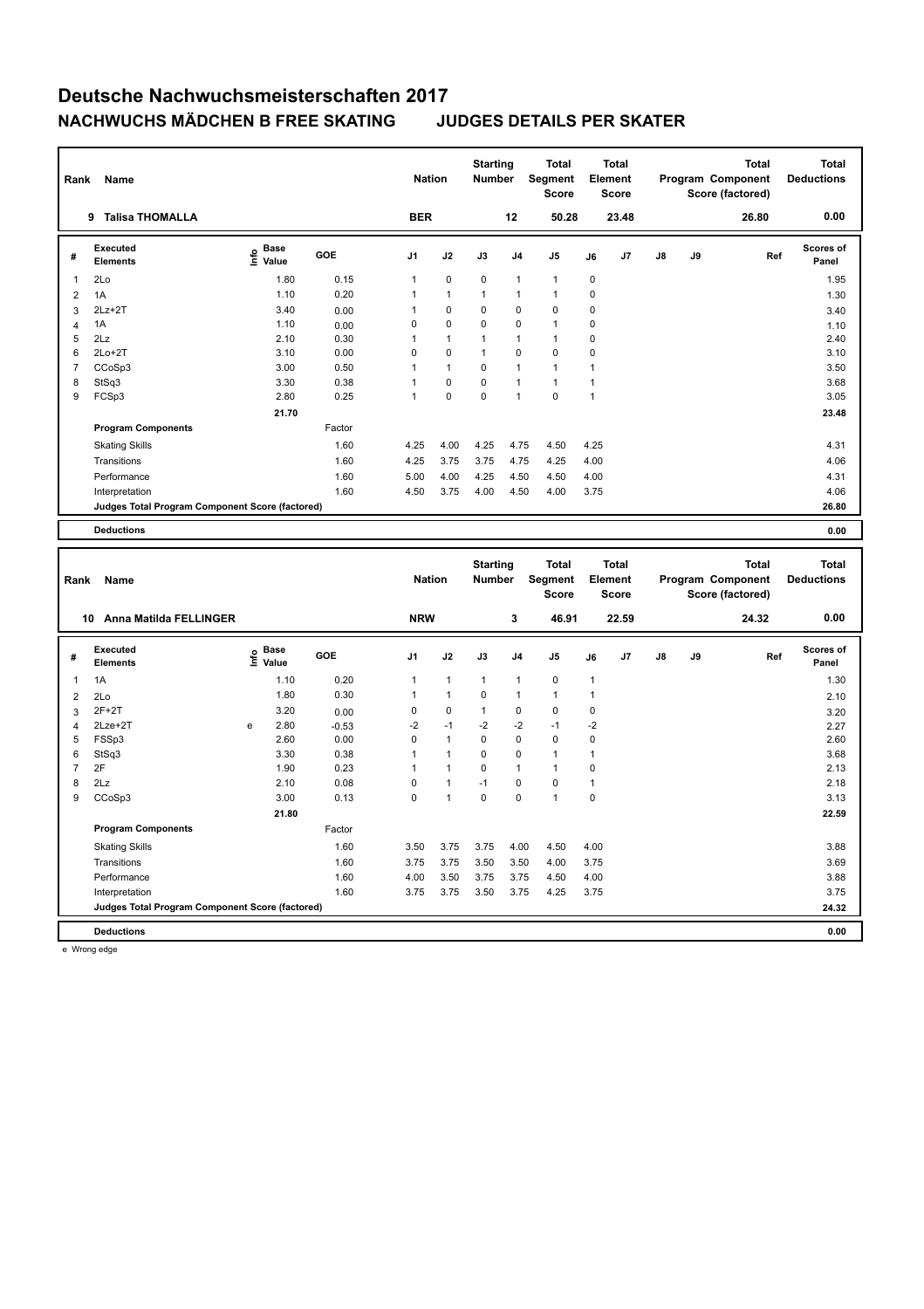| Rank           | <b>Name</b>                                     |      |                      |         | <b>Nation</b> |                | <b>Starting</b><br><b>Number</b> |                | <b>Total</b><br>Segment<br><b>Score</b> |              | Total<br>Element<br><b>Score</b> |               |    | Total<br>Program Component<br>Score (factored) | <b>Total</b><br><b>Deductions</b> |
|----------------|-------------------------------------------------|------|----------------------|---------|---------------|----------------|----------------------------------|----------------|-----------------------------------------|--------------|----------------------------------|---------------|----|------------------------------------------------|-----------------------------------|
| 11             | <b>Marina DELLA ROVERE</b>                      |      |                      |         | <b>BAY</b>    |                |                                  | 13             | 46.85                                   |              | 22.03                            |               |    | 25.32                                          | 0.50                              |
| #              | Executed<br><b>Elements</b>                     | lnfo | <b>Base</b><br>Value | GOE     | J1            | J2             | J3                               | J <sub>4</sub> | J5                                      | J6           | J7                               | $\mathsf{J}8$ | J9 | Ref                                            | Scores of<br>Panel                |
| $\overline{1}$ | $2F+2T$                                         |      | 3.20                 | 0.00    | 0             | $\mathbf 0$    | 0                                | $\mathbf 0$    | $\mathbf 0$                             | $\mathbf{1}$ |                                  |               |    |                                                | 3.20                              |
| $\overline{2}$ | $2Lz + 2Lo$                                     |      | 3.90                 | 0.00    | 0             | $\mathbf 0$    | $\mathbf 0$                      | $\mathbf{1}$   | $\mathbf 0$                             | $\mathbf 0$  |                                  |               |    |                                                | 3.90                              |
| 3              | 2Lo                                             |      | 1.80                 | 0.23    | 1             | $\pmb{0}$      | $\mathbf 0$                      | $\overline{1}$ | $\mathbf{1}$                            | 1            |                                  |               |    |                                                | 2.03                              |
| $\overline{4}$ | FCSp3                                           |      | 2.80                 | 0.00    | 0             | $\mathbf 0$    | $-1$                             | 0              | $\mathbf 0$                             | 0            |                                  |               |    |                                                | 2.80                              |
| 5              | 2A<<                                            | <<   | 1.10                 | $-0.60$ | $-3$          | $-3$           | $-3$                             | $-3$           | $-3$                                    | $-3$         |                                  |               |    |                                                | 0.50                              |
| 6              | 2Lz                                             |      | 2.10                 | $-0.15$ | $-1$          | $-1$           | $\Omega$                         | $\mathbf 0$    | $-1$                                    | 0            |                                  |               |    |                                                | 1.95                              |
| $\overline{7}$ | 1A                                              |      | 1.10                 | 0.00    | 0             | $\mathbf 0$    | 0                                | $\mathbf 0$    | $\mathbf 0$                             | 0            |                                  |               |    |                                                | 1.10                              |
| 8              | CCoSp3                                          |      | 3.00                 | 0.25    | 0             | $\overline{1}$ | $\Omega$                         | $\overline{1}$ | $\mathbf{1}$                            | 0            |                                  |               |    |                                                | 3.25                              |
| 9              | StSq3                                           |      | 3.30                 | 0.00    | 1             | $\pmb{0}$      | $\mathbf 0$                      | $\mathbf 0$    | $\mathbf 0$                             | $\mathbf 0$  |                                  |               |    |                                                | 3.30                              |
|                |                                                 |      | 22.30                |         |               |                |                                  |                |                                         |              |                                  |               |    |                                                | 22.03                             |
|                | <b>Program Components</b>                       |      |                      | Factor  |               |                |                                  |                |                                         |              |                                  |               |    |                                                |                                   |
|                | <b>Skating Skills</b>                           |      |                      | 1.60    | 4.25          | 4.25           | 4.00                             | 4.25           | 4.00                                    | 3.75         |                                  |               |    |                                                | 4.13                              |
|                | Transitions                                     |      |                      | 1.60    | 4.25          | 4.00           | 3.75                             | 3.75           | 3.50                                    | 3.75         |                                  |               |    |                                                | 3.81                              |
|                | Performance                                     |      |                      | 1.60    | 4.25          | 3.75           | 4.00                             | 4.00           | 4.50                                    | 3.75         |                                  |               |    |                                                | 4.00                              |
|                | Interpretation                                  |      |                      | 1.60    | 4.00          | 3.75           | 4.00                             | 3.75           | 4.00                                    | 3.50         |                                  |               |    |                                                | 3.88                              |
|                | Judges Total Program Component Score (factored) |      |                      |         |               |                |                                  |                |                                         |              |                                  |               |    |                                                | 25.32                             |
|                | <b>Deductions</b>                               |      | Falls:               | $-0.50$ |               |                |                                  |                |                                         |              |                                  |               |    |                                                | $-0.50$                           |

<< Downgraded jump

| Rank | <b>Name</b>                                     |    |                                  |            | <b>Nation</b>  |                | <b>Starting</b><br><b>Number</b> |                | <b>Total</b><br>Segment<br><b>Score</b> | Element      | <b>Total</b><br><b>Score</b> |               |    | <b>Total</b><br>Program Component<br>Score (factored) | <b>Total</b><br><b>Deductions</b> |
|------|-------------------------------------------------|----|----------------------------------|------------|----------------|----------------|----------------------------------|----------------|-----------------------------------------|--------------|------------------------------|---------------|----|-------------------------------------------------------|-----------------------------------|
| 12   | <b>Julia FALKENSTERN</b>                        |    |                                  |            | <b>BER</b>     |                |                                  | 10             | 46.43                                   |              | 21.31                        |               |    | 25.12                                                 | 0.00                              |
| #    | Executed<br><b>Elements</b>                     |    | <b>Base</b><br>e Base<br>⊆ Value | <b>GOE</b> | J <sub>1</sub> | J2             | J3                               | J <sub>4</sub> | J <sub>5</sub>                          | J6           | J7                           | $\mathsf{J}8$ | J9 | Ref                                                   | Scores of<br>Panel                |
| 1    | $2F+2T$                                         |    | 3.20                             | 0.00       | $\mathbf{1}$   | $\mathbf 0$    | $\mathbf 0$                      | 0              | $\mathbf 0$                             | 0            |                              |               |    |                                                       | 3.20                              |
| 2    | 1A<<                                            | << | 0.00                             | 0.00       |                | ٠              |                                  |                |                                         |              |                              |               |    |                                                       | 0.00                              |
| 3    | 2Lo                                             |    | 1.80                             | 0.30       |                | $\mathbf 0$    | 1                                | 1              | $\mathbf{1}$                            | 1            |                              |               |    |                                                       | 2.10                              |
| 4    | 2F                                              |    | 1.90                             | 0.30       |                | $\mathbf{1}$   | 1                                | 1              | $\mathbf{1}$                            | 0            |                              |               |    |                                                       | 2.20                              |
| 5    | StSq3                                           |    | 3.30                             | 0.13       |                | 0              | 0                                | $\mathbf 0$    | 0                                       | 1            |                              |               |    |                                                       | 3.43                              |
| 6    | $2$ Lze $+2$ T                                  | e  | 2.80                             | $-0.60$    | $-2$           | $-3$           | $-2$                             | $-2$           | $-1$                                    | -2           |                              |               |    |                                                       | 2.20                              |
|      | 2Lo                                             |    | 1.80                             | 0.08       |                | $\Omega$       | $\Omega$                         | $\overline{1}$ | $\mathbf 0$                             | 0            |                              |               |    |                                                       | 1.88                              |
| 8    | FCSp3                                           |    | 2.80                             | 0.00       | 0              | $\mathbf 0$    | 0                                | $\mathbf 0$    | $\mathbf 0$                             | 1            |                              |               |    |                                                       | 2.80                              |
| 9    | CCoSp3                                          |    | 3.00                             | 0.50       | $\overline{1}$ | $\overline{1}$ | $\mathbf 0$                      | $\overline{1}$ | $\overline{1}$                          | $\mathbf{1}$ |                              |               |    |                                                       | 3.50                              |
|      |                                                 |    | 20.60                            |            |                |                |                                  |                |                                         |              |                              |               |    |                                                       | 21.31                             |
|      | <b>Program Components</b>                       |    |                                  | Factor     |                |                |                                  |                |                                         |              |                              |               |    |                                                       |                                   |
|      | <b>Skating Skills</b>                           |    |                                  | 1.60       | 4.00           | 3.75           | 4.25                             | 4.00           | 3.75                                    | 3.75         |                              |               |    |                                                       | 3.88                              |
|      | Transitions                                     |    |                                  | 1.60       | 3.75           | 3.75           | 3.75                             | 3.75           | 4.25                                    | 3.50         |                              |               |    |                                                       | 3.75                              |
|      | Performance                                     |    |                                  | 1.60       | 4.25           | 3.50           | 4.00                             | 4.25           | 4.25                                    | 4.00         |                              |               |    |                                                       | 4.13                              |
|      | Interpretation                                  |    |                                  | 1.60       | 4.00           | 3.75           | 4.00                             | 4.00           | 4.00                                    | 3.75         |                              |               |    |                                                       | 3.94                              |
|      | Judges Total Program Component Score (factored) |    |                                  |            |                |                |                                  |                |                                         |              |                              |               |    |                                                       | 25.12                             |
|      | <b>Deductions</b>                               |    |                                  |            |                |                |                                  |                |                                         |              |                              |               |    |                                                       | 0.00                              |

<< Downgraded jump e Wrong edge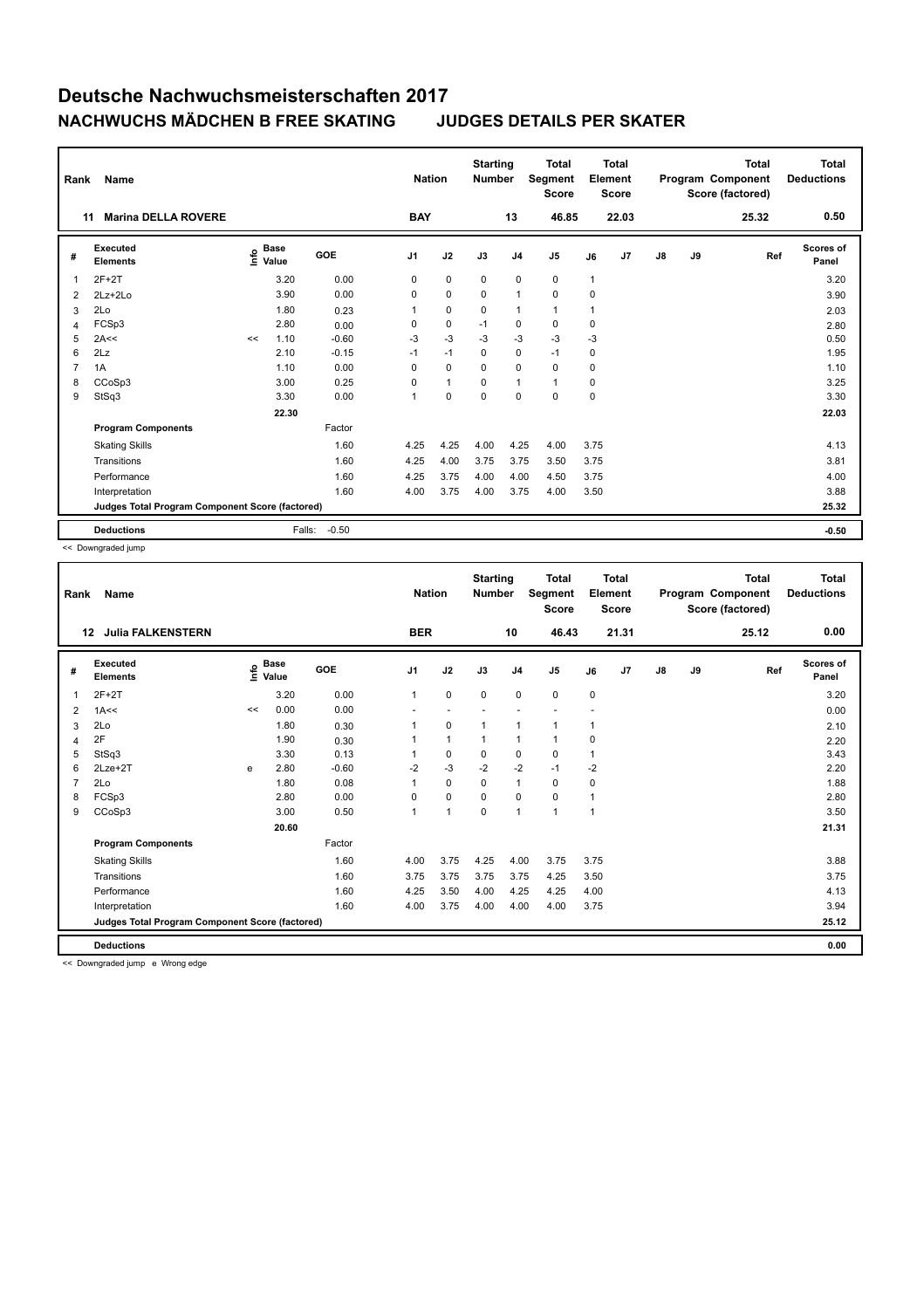| Rank           | <b>Name</b>                                     |                              |         | <b>Nation</b>  |             | <b>Starting</b><br><b>Number</b> |                | <b>Total</b><br>Segment<br>Score |              | <b>Total</b><br>Element<br><b>Score</b> |    |    | <b>Total</b><br>Program Component<br>Score (factored) | <b>Total</b><br><b>Deductions</b> |
|----------------|-------------------------------------------------|------------------------------|---------|----------------|-------------|----------------------------------|----------------|----------------------------------|--------------|-----------------------------------------|----|----|-------------------------------------------------------|-----------------------------------|
|                | <b>Linn JÖRGENSEN</b><br>13                     |                              |         | <b>BAY</b>     |             |                                  | 20             | 45.82                            |              | 20.41                                   |    |    | 26.41                                                 | 1.00                              |
| #              | <b>Executed</b><br><b>Elements</b>              | <b>Base</b><br>lnfo<br>Value | GOE     | J <sub>1</sub> | J2          | J3                               | J <sub>4</sub> | J <sub>5</sub>                   | J6           | J <sub>7</sub>                          | J8 | J9 | Ref                                                   | Scores of<br>Panel                |
| 1              | 2A                                              | 3.30                         | $-1.00$ | $-2$           | $-2$        | $-2$                             | $-2$           | $-2$                             | $-2$         |                                         |    |    |                                                       | 2.30                              |
| $\overline{2}$ | 2A                                              | 3.30                         | $-0.25$ | $-1$           | $-1$        | $\mathbf 0$                      | $\mathbf 0$    | $-1$                             | $\mathbf 0$  |                                         |    |    |                                                       | 3.05                              |
| 3              | 3T                                              | 4.30                         | $-2.10$ | $-3$           | $-3$        | $-3$                             | $-3$           | $-3$                             | $-3$         |                                         |    |    |                                                       | 2.20                              |
| 4              | FSSp3                                           | 2.60                         | $-0.03$ | $-1$           | $-1$        | $-1$                             | $\mathbf 0$    | $\mathbf{1}$                     | $\mathbf{1}$ |                                         |    |    |                                                       | 2.57                              |
| 5              | 2Lo                                             | 1.80                         | 0.08    | 0              | $\mathbf 0$ | 1                                | $\overline{1}$ | $\mathbf 0$                      | 0            |                                         |    |    |                                                       | 1.88                              |
| 6              | $2F+2Lo$                                        | 3.70                         | $-0.60$ | $-2$           | $-2$        | $-2$                             | $-2$           | $-2$                             | $-1$         |                                         |    |    |                                                       | 3.10                              |
| $\overline{7}$ | StSq2                                           | 2.60                         | 0.25    | 0              | $\pmb{0}$   | $\mathbf 0$                      | $\mathbf{1}$   | $\mathbf{1}$                     | 1            |                                         |    |    |                                                       | 2.85                              |
| 8              | 2F+SEQ+2T*                                      | $\star$<br>1.52              | $-0.68$ | $-3$           | $-2$        | $-2$                             | $-2$           | $-3$                             | $-2$         |                                         |    |    |                                                       | 0.84                              |
| 9              | CCoSp1V                                         | 1.70                         | $-0.08$ | $-1$           | $-1$        | $\mathbf 0$                      | $\overline{1}$ | $\mathbf 0$                      | $\mathbf 0$  |                                         |    |    |                                                       | 1.62                              |
|                |                                                 | 24.82                        |         |                |             |                                  |                |                                  |              |                                         |    |    |                                                       | 20.41                             |
|                | <b>Program Components</b>                       |                              | Factor  |                |             |                                  |                |                                  |              |                                         |    |    |                                                       |                                   |
|                | <b>Skating Skills</b>                           |                              | 1.60    | 4.00           | 4.00        | 4.25                             | 4.75           | 4.75                             | 4.25         |                                         |    |    |                                                       | 4.31                              |
|                | Transitions                                     |                              | 1.60    | 3.75           | 3.50        | 4.00                             | 4.25           | 4.50                             | 4.25         |                                         |    |    |                                                       | 4.06                              |
|                | Performance                                     |                              | 1.60    | 3.75           | 4.00        | 4.25                             | 4.25           | 4.25                             | 4.00         |                                         |    |    |                                                       | 4.13                              |
|                | Interpretation                                  |                              | 1.60    | 3.75           | 3.75        | 4.00                             | 4.25           | 4.75                             | 4.00         |                                         |    |    |                                                       | 4.00                              |
|                | Judges Total Program Component Score (factored) |                              |         |                |             |                                  |                |                                  |              |                                         |    |    |                                                       | 26.41                             |
|                | <b>Deductions</b>                               | Time violation:              | $-1.00$ |                |             |                                  |                |                                  |              |                                         |    |    |                                                       | $-1.00$                           |

\* Invalid element

| Rank | Name                                            |                                  |         | <b>Nation</b>  |              | <b>Starting</b><br><b>Number</b> |                | <b>Total</b><br>Segment<br><b>Score</b> |                | <b>Total</b><br>Element<br><b>Score</b> |               |    | <b>Total</b><br>Program Component<br>Score (factored) | <b>Total</b><br><b>Deductions</b> |
|------|-------------------------------------------------|----------------------------------|---------|----------------|--------------|----------------------------------|----------------|-----------------------------------------|----------------|-----------------------------------------|---------------|----|-------------------------------------------------------|-----------------------------------|
| 14   | <b>Luisa BRITO CID</b>                          |                                  |         | <b>BAY</b>     |              |                                  | 5              | 45.78                                   |                | 22.18                                   |               |    | 23.60                                                 | 0.00                              |
| #    | Executed<br><b>Elements</b>                     | <b>Base</b><br>e Base<br>⊆ Value | GOE     | J <sub>1</sub> | J2           | J3                               | J <sub>4</sub> | J <sub>5</sub>                          | J6             | J7                                      | $\mathsf{J}8$ | J9 | Ref                                                   | Scores of<br>Panel                |
| 1    | FCCSp3                                          | 2.80                             | 0.50    | $\mathbf{1}$   | $\mathbf{1}$ | $\mathbf 0$                      | 2              | $\mathbf{1}$                            | $\mathbf{1}$   |                                         |               |    |                                                       | 3.30                              |
| 2    | $2Lo+2T$                                        | 3.10                             | 0.00    | 0              | $\mathbf 0$  | 0                                | 0              | $\mathbf 0$                             | 0              |                                         |               |    |                                                       | 3.10                              |
| 3    | 2Lz                                             | 2.10                             | 0.00    | 0              | $\pmb{0}$    | 0                                | $\overline{1}$ | $\pmb{0}$                               | 0              |                                         |               |    |                                                       | 2.10                              |
| 4    | $2F+2T$                                         | 3.20                             | $-0.15$ | $-1$           | $-1$         | $-1$                             | 0              | $\mathbf 0$                             | 0              |                                         |               |    |                                                       | 3.05                              |
| 5    | 2Lz                                             | 2.10                             | 0.08    | 0              | $\mathbf 0$  | 0                                | $\overline{1}$ | $\mathbf 0$                             | $\mathbf{1}$   |                                         |               |    |                                                       | 2.18                              |
| 6    | StSq2                                           | 2.60                             | 0.00    | $\Omega$       | $\mathbf 0$  | $\mathbf 0$                      | $\pmb{0}$      | $\mathbf{1}$                            | 0              |                                         |               |    |                                                       | 2.60                              |
|      | 1A                                              | 1.10                             | 0.10    | $\Omega$       | $\mathbf 0$  | 1                                | $\overline{1}$ | $\mathbf 0$                             | $\overline{1}$ |                                         |               |    |                                                       | 1.20                              |
| 8    | 2F                                              | 1.90                             | 0.00    | 0              | $\mathbf 0$  | 0                                | 0              | $\mathbf 0$                             | 0              |                                         |               |    |                                                       | 1.90                              |
| 9    | CCoSp2                                          | 2.50                             | 0.25    | 0              | $\mathbf 0$  | $\mathbf 0$                      | $\overline{1}$ | 1                                       | $\mathbf{1}$   |                                         |               |    |                                                       | 2.75                              |
|      |                                                 | 21.40                            |         |                |              |                                  |                |                                         |                |                                         |               |    |                                                       | 22.18                             |
|      | <b>Program Components</b>                       |                                  | Factor  |                |              |                                  |                |                                         |                |                                         |               |    |                                                       |                                   |
|      | <b>Skating Skills</b>                           |                                  | 1.60    | 3.50           | 3.25         | 3.75                             | 4.00           | 4.25                                    | 3.50           |                                         |               |    |                                                       | 3.69                              |
|      | Transitions                                     |                                  | 1.60    | 3.25           | 3.50         | 3.50                             | 3.75           | 4.00                                    | 3.50           |                                         |               |    |                                                       | 3.56                              |
|      | Performance                                     |                                  | 1.60    | 3.75           | 3.50         | 3.75                             | 4.25           | 4.00                                    | 3.75           |                                         |               |    |                                                       | 3.81                              |
|      | Interpretation                                  |                                  | 1.60    | 3.50           | 3.25         | 3.75                             | 4.00           | 4.00                                    | 3.50           |                                         |               |    |                                                       | 3.69                              |
|      | Judges Total Program Component Score (factored) |                                  |         |                |              |                                  |                |                                         |                |                                         |               |    |                                                       | 23.60                             |
|      | <b>Deductions</b>                               |                                  |         |                |              |                                  |                |                                         |                |                                         |               |    |                                                       | 0.00                              |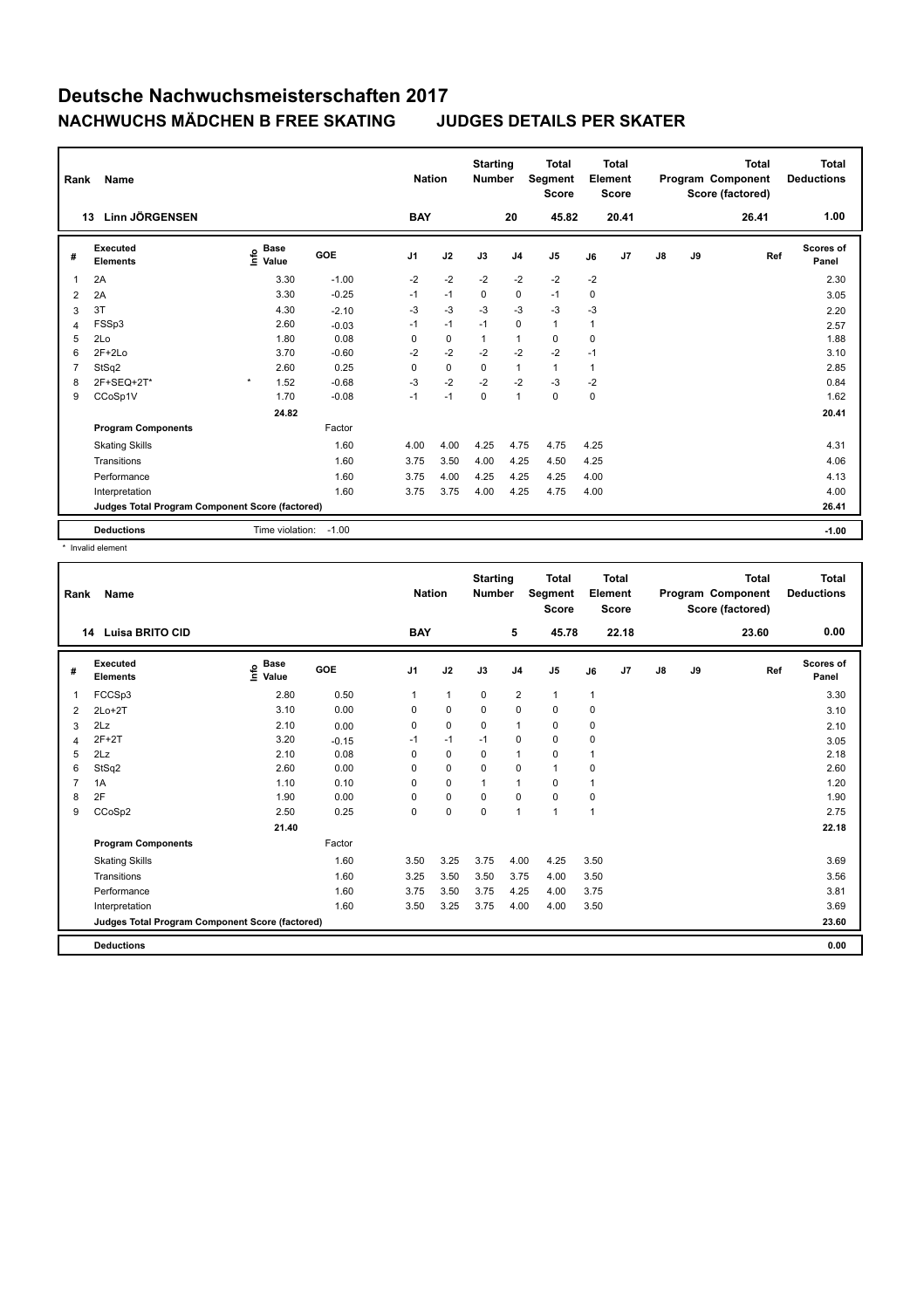| Rank           | <b>Name</b>                                     |         |                      |         |                | <b>Nation</b>  | <b>Starting</b><br><b>Number</b> |                | <b>Total</b><br>Segment<br><b>Score</b> |              | Total<br>Element<br><b>Score</b> |    |    | Total<br>Program Component<br>Score (factored) | Total<br><b>Deductions</b> |
|----------------|-------------------------------------------------|---------|----------------------|---------|----------------|----------------|----------------------------------|----------------|-----------------------------------------|--------------|----------------------------------|----|----|------------------------------------------------|----------------------------|
| 15             | <b>Anastasia BROTSMANN</b>                      |         |                      |         | B-W            |                |                                  | 7              | 45.26                                   |              | 21.55                            |    |    | 24.21                                          | 0.50                       |
| #              | Executed<br><b>Elements</b>                     | lnfo    | <b>Base</b><br>Value | GOE     | J <sub>1</sub> | J2             | J3                               | J <sub>4</sub> | J <sub>5</sub>                          | J6           | J7                               | J8 | J9 | Ref                                            | Scores of<br>Panel         |
| $\overline{1}$ | 2A                                              |         | 3.30                 | 0.13    | 0              | $\mathbf 0$    | 1                                | $\mathbf 0$    | $\mathbf 0$                             | $\mathbf{1}$ |                                  |    |    |                                                | 3.43                       |
| 2              | 2F                                              |         | 1.90                 | 0.15    | 1              | $\overline{1}$ | 1                                | $\mathbf 0$    | $\mathbf 0$                             | $\mathbf 0$  |                                  |    |    |                                                | 2.05                       |
| 3              | $2A+2T$                                         |         | 4.60                 | 0.50    | 0              | $\mathbf{1}$   | 1                                | $\overline{1}$ | $\mathbf{1}$                            | $\mathbf{1}$ |                                  |    |    |                                                | 5.10                       |
| $\overline{4}$ | FSSp3                                           |         | 2.60                 | 0.00    | 1              | $\mathbf 0$    | $\mathbf 0$                      | $\mathbf 0$    | $\mathbf 0$                             | 0            |                                  |    |    |                                                | 2.60                       |
| 5              | StSq2                                           |         | 2.60                 | $-0.25$ | $-1$           | $-1$           | $-1$                             | $\mathbf 0$    | $\mathbf 0$                             | 0            |                                  |    |    |                                                | 2.35                       |
| 6              | 2Lz                                             | $\prec$ | 1.50                 | $-0.38$ | $-1$           | $-2$           | $-2$                             | $-1$           | $-1$                                    | $-1$         |                                  |    |    |                                                | 1.12                       |
| $\overline{7}$ | 2Lz<                                            | $\prec$ | 1.50                 | $-0.90$ | $-3$           | $-3$           | $-3$                             | $-3$           | $-3$                                    | $-3$         |                                  |    |    |                                                | 0.60                       |
| 8              | 2F                                              |         | 1.90                 | $-0.60$ | $-2$           | $-2$           | $-2$                             | $-2$           | $-2$                                    | $-2$         |                                  |    |    |                                                | 1.30                       |
| 9              | CCoSp3                                          |         | 3.00                 | 0.00    | 0              | 0              | $\mathbf 0$                      | $\mathbf 0$    | 0                                       | $\pmb{0}$    |                                  |    |    |                                                | 3.00                       |
|                |                                                 |         | 22.90                |         |                |                |                                  |                |                                         |              |                                  |    |    |                                                | 21.55                      |
|                | <b>Program Components</b>                       |         |                      | Factor  |                |                |                                  |                |                                         |              |                                  |    |    |                                                |                            |
|                | <b>Skating Skills</b>                           |         |                      | 1.60    | 4.25           | 4.00           | 4.50                             | 3.75           | 4.00                                    | 4.25         |                                  |    |    |                                                | 4.13                       |
|                | Transitions                                     |         |                      | 1.60    | 3.50           | 3.50           | 3.50                             | 3.50           | 3.75                                    | 3.50         |                                  |    |    |                                                | 3.50                       |
|                | Performance                                     |         |                      | 1.60    | 3.50           | 3.75           | 3.75                             | 4.00           | 4.25                                    | 3.75         |                                  |    |    |                                                | 3.81                       |
|                | Interpretation                                  |         |                      | 1.60    | 3.75           | 3.50           | 3.75                             | 3.75           | 4.25                                    | 3.50         |                                  |    |    |                                                | 3.69                       |
|                | Judges Total Program Component Score (factored) |         |                      |         |                |                |                                  |                |                                         |              |                                  |    |    |                                                | 24.21                      |
|                | <b>Deductions</b>                               |         | Falls:               | $-0.50$ |                |                |                                  |                |                                         |              |                                  |    |    |                                                | $-0.50$                    |

< Under-rotated jump

| Rank         | Name                                            |   |                                  |         | <b>Nation</b>  |             | <b>Starting</b><br><b>Number</b> |                | <b>Total</b><br>Segment<br><b>Score</b> |              | <b>Total</b><br>Element<br><b>Score</b> |               |    | <b>Total</b><br>Program Component<br>Score (factored) | <b>Total</b><br><b>Deductions</b> |
|--------------|-------------------------------------------------|---|----------------------------------|---------|----------------|-------------|----------------------------------|----------------|-----------------------------------------|--------------|-----------------------------------------|---------------|----|-------------------------------------------------------|-----------------------------------|
| 16           | <b>Paula LIEBSCHNER</b>                         |   |                                  |         | <b>SAS</b>     |             |                                  | 9              | 43.42                                   |              | 19.91                                   |               |    | 23.51                                                 | 0.00                              |
| #            | Executed<br><b>Elements</b>                     |   | <b>Base</b><br>e Base<br>E Value | GOE     | J <sub>1</sub> | J2          | J3                               | J <sub>4</sub> | J <sub>5</sub>                          | J6           | J7                                      | $\mathsf{J}8$ | J9 | Ref                                                   | Scores of<br>Panel                |
| $\mathbf{1}$ | $2F+2Lo$                                        |   | 3.70                             | 0.08    | $\overline{1}$ | $\mathbf 0$ | $\mathbf{1}$                     | $\mathbf 0$    | $\pmb{0}$                               | $\pmb{0}$    |                                         |               |    |                                                       | 3.78                              |
| 2            | 1A                                              |   | 1.10                             | 0.05    | 1              | $\mathbf 0$ | 1                                | $\mathbf 0$    | $\pmb{0}$                               | $\pmb{0}$    |                                         |               |    |                                                       | 1.15                              |
| 3            | 2Lze                                            | e | 1.50                             | $-0.45$ | $-1$           | $-3$        | 0                                | $-2$           | $-1$                                    | -2           |                                         |               |    |                                                       | 1.05                              |
| 4            | 2Lo                                             |   | 1.80                             | 0.00    | $\Omega$       | $\mathbf 0$ | $\Omega$                         | $\overline{1}$ | $\mathbf 0$                             | $\mathbf 0$  |                                         |               |    |                                                       | 1.80                              |
| 5            | FCCSp3                                          |   | 2.80                             | 0.13    | 0              | $\mathbf 0$ | $-1$                             | $\mathbf 0$    | $\mathbf{1}$                            | $\mathbf{1}$ |                                         |               |    |                                                       | 2.93                              |
| 6            | 2F                                              |   | 1.90                             | 0.00    | 0              | $\mathbf 0$ | 0                                | $\mathbf 0$    | 0                                       | 0            |                                         |               |    |                                                       | 1.90                              |
| 7            | $2Lze+2T<$                                      | e | 2.40                             | $-0.75$ | $-2$           | $-3$        | $-3$                             | $-2$           | $-3$                                    | $-2$         |                                         |               |    |                                                       | 1.65                              |
| 8            | StSq3                                           |   | 3.30                             | 0.00    | 0              | $\mathbf 0$ | $\Omega$                         | $\mathbf 0$    | $\mathbf 0$                             | $\mathbf{1}$ |                                         |               |    |                                                       | 3.30                              |
| 9            | CCoSp2                                          |   | 2.50                             | $-0.15$ | $-1$           | $\mathbf 0$ | $-1$                             | $\overline{1}$ | $-1$                                    | $\mathbf 0$  |                                         |               |    |                                                       | 2.35                              |
|              |                                                 |   | 21.00                            |         |                |             |                                  |                |                                         |              |                                         |               |    |                                                       | 19.91                             |
|              | <b>Program Components</b>                       |   |                                  | Factor  |                |             |                                  |                |                                         |              |                                         |               |    |                                                       |                                   |
|              | <b>Skating Skills</b>                           |   |                                  | 1.60    | 4.00           | 3.75        | 3.75                             | 4.00           | 3.75                                    | 3.75         |                                         |               |    |                                                       | 3.81                              |
|              | Transitions                                     |   |                                  | 1.60    | 3.75           | 3.50        | 3.50                             | 3.50           | 4.00                                    | 3.50         |                                         |               |    |                                                       | 3.56                              |
|              | Performance                                     |   |                                  | 1.60    | 4.00           | 3.50        | 3.75                             | 3.75           | 3.50                                    | 3.75         |                                         |               |    |                                                       | 3.69                              |
|              | Interpretation                                  |   |                                  | 1.60    | 3.75           | 3.50        | 3.50                             | 3.75           | 4.00                                    | 3.50         |                                         |               |    |                                                       | 3.63                              |
|              | Judges Total Program Component Score (factored) |   |                                  |         |                |             |                                  |                |                                         |              |                                         |               |    |                                                       | 23.51                             |
|              | <b>Deductions</b>                               |   |                                  |         |                |             |                                  |                |                                         |              |                                         |               |    |                                                       | 0.00                              |

< Under-rotated jump e Wrong edge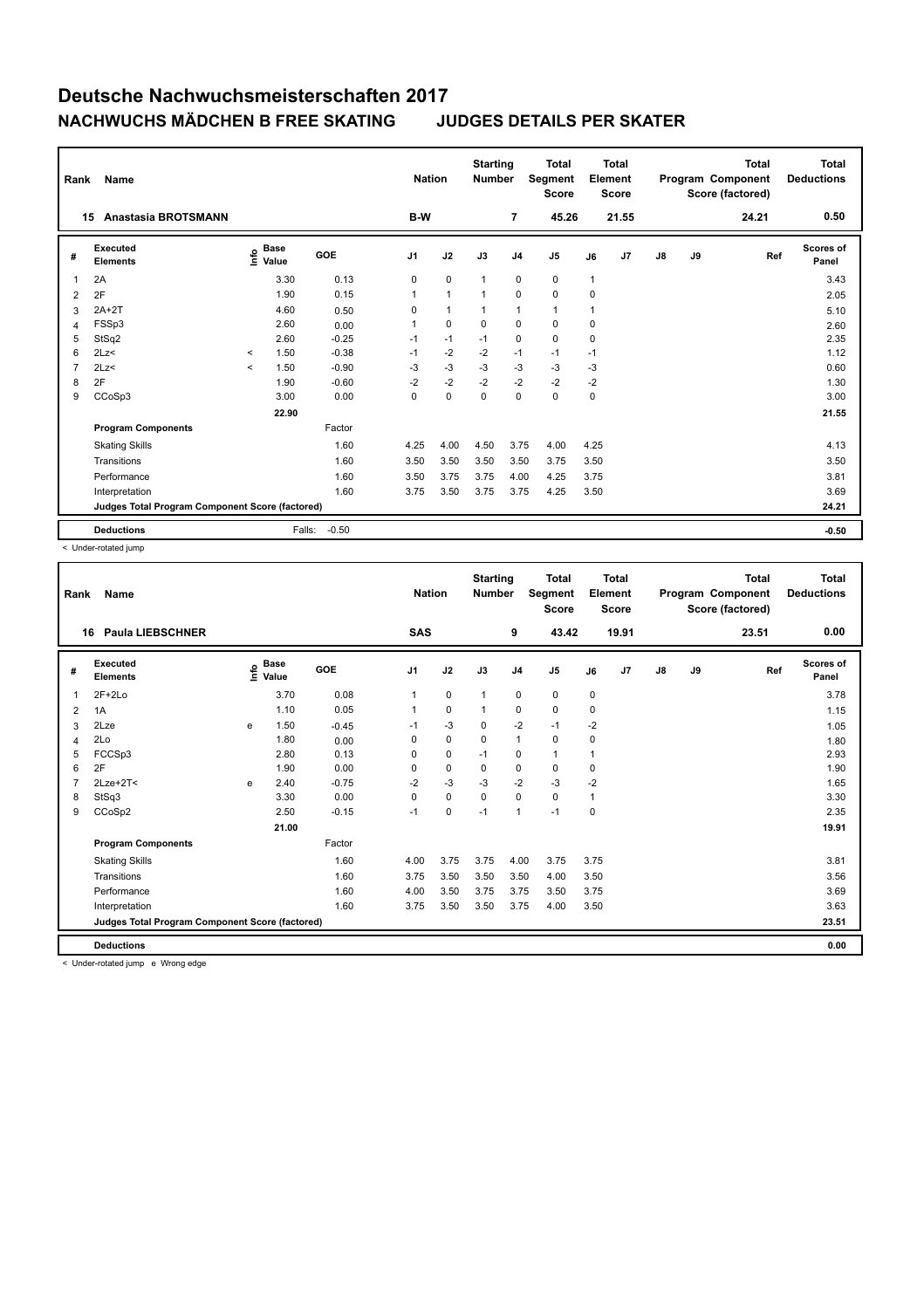| Rank                    | Name                                            |                                  |         | <b>Nation</b> |              | <b>Starting</b><br><b>Number</b> |              | <b>Total</b><br>Segment<br><b>Score</b> |              | <b>Total</b><br>Element<br><b>Score</b> |    |    | <b>Total</b><br>Program Component<br>Score (factored) | <b>Total</b><br><b>Deductions</b> |
|-------------------------|-------------------------------------------------|----------------------------------|---------|---------------|--------------|----------------------------------|--------------|-----------------------------------------|--------------|-----------------------------------------|----|----|-------------------------------------------------------|-----------------------------------|
|                         | 17 Fabienne MEVE                                |                                  |         | <b>NIE</b>    |              |                                  | 6            | 43.11                                   |              | 20.69                                   |    |    | 22.42                                                 | 0.00                              |
| #                       | Executed<br><b>Elements</b>                     | <b>Base</b><br>e ¤ase<br>⊆ Value | GOE     | J1            | J2           | J3                               | J4           | J5                                      | J6           | J <sub>7</sub>                          | J8 | J9 | Ref                                                   | <b>Scores of</b><br>Panel         |
| 1                       | 2F                                              | 1.90                             | 0.15    | $\mathbf{1}$  | 0            | 1                                | 0            | $\pmb{0}$                               | $\mathbf{1}$ |                                         |    |    |                                                       | 2.05                              |
| $\overline{\mathbf{c}}$ | $2Lz + 2T$                                      | 3.40                             | $-0.38$ | $-1$          | $-2$         | $-2$                             | $-1$         | $-1$                                    | $-1$         |                                         |    |    |                                                       | 3.02                              |
| 3                       | 1A                                              | 1.10                             | 0.00    | $\mathbf{1}$  | $\pmb{0}$    | 0                                | $\pmb{0}$    | $\pmb{0}$                               | $\mathbf 0$  |                                         |    |    |                                                       | 1.10                              |
| 4                       | CCoSp3                                          | 3.00                             | 0.13    | 0             | 0            | 0                                | $\mathbf{1}$ | $\mathbf{1}$                            | $\mathbf 0$  |                                         |    |    |                                                       | 3.13                              |
| 5                       | 2Lz                                             | 2.10                             | $-0.53$ | $-2$          | $-2$         | $-2$                             | $-2$         | $-1$                                    | $-1$         |                                         |    |    |                                                       | 1.57                              |
| 6                       | $2F+2T$                                         | 3.20                             | $-0.08$ | $-1$          | $\Omega$     | $\mathbf 0$                      | $-1$         | $\Omega$                                | $\mathbf 0$  |                                         |    |    |                                                       | 3.12                              |
| $\overline{7}$          | StSq2                                           | 2.60                             | 0.00    | $\mathbf 0$   | 0            | $\mathbf 0$                      | 0            | $\mathbf 0$                             | $\mathbf 0$  |                                         |    |    |                                                       | 2.60                              |
| 8                       | 2Lo                                             | 1.80                             | 0.00    | $\pmb{0}$     | 0            | 0<br>$\Omega$                    | 0            | 0                                       | $\mathbf 0$  |                                         |    |    |                                                       | 1.80                              |
| 9                       | FSSp2                                           | 2.30                             | 0.00    | $-1$          | 0            |                                  | $\Omega$     | $\mathbf 0$                             | $\mathbf 0$  |                                         |    |    |                                                       | 2.30                              |
|                         |                                                 | 21.40                            |         |               |              |                                  |              |                                         |              |                                         |    |    |                                                       | 20.69                             |
|                         | <b>Program Components</b>                       |                                  | Factor  |               |              |                                  |              |                                         |              |                                         |    |    |                                                       |                                   |
|                         | <b>Skating Skills</b>                           |                                  | 1.60    | 3.50          | 3.75         | 4.00                             | 3.25         | 3.75                                    | 3.50         |                                         |    |    |                                                       | 3.63                              |
|                         | Transitions                                     |                                  | 1.60    | 3.50          | 3.25         | 3.50                             | 3.00         | 4.00                                    | 3.50         |                                         |    |    |                                                       | 3.44                              |
|                         | Performance                                     |                                  | 1.60    | 3.50          | 3.25         | 3.75                             | 3.00         | 3.50                                    | 3.25         |                                         |    |    |                                                       | 3.38                              |
|                         | Interpretation                                  |                                  | 1.60    | 3.50          | 3.50         | 3.75                             | 3.00         | 3.75                                    | 3.50         |                                         |    |    |                                                       | 3.56                              |
|                         | Judges Total Program Component Score (factored) |                                  |         |               |              |                                  |              |                                         |              |                                         |    |    |                                                       | 22.42                             |
|                         | <b>Deductions</b>                               |                                  |         |               |              |                                  |              |                                         |              |                                         |    |    |                                                       | 0.00                              |
|                         |                                                 |                                  |         |               |              |                                  |              |                                         |              |                                         |    |    |                                                       |                                   |
|                         |                                                 |                                  |         |               |              |                                  |              |                                         |              |                                         |    |    |                                                       |                                   |
|                         |                                                 |                                  |         |               |              | <b>Starting</b>                  |              | Total                                   |              | <b>Total</b>                            |    |    | <b>Total</b>                                          | <b>Total</b>                      |
| Rank                    | Name                                            |                                  |         | <b>Nation</b> |              | Number                           |              | Segment                                 |              | Element                                 |    |    | Program Component                                     | <b>Deductions</b>                 |
|                         |                                                 |                                  |         |               |              |                                  |              | <b>Score</b>                            |              | <b>Score</b>                            |    |    | Score (factored)                                      |                                   |
|                         | Maria ROGOZINA<br>18                            |                                  |         | <b>BER</b>    |              |                                  | 4            | 42.70                                   |              | 20.00                                   |    |    | 23.20                                                 | 0.50                              |
|                         | Executed                                        | <b>Base</b>                      |         |               |              |                                  |              |                                         |              |                                         |    |    |                                                       | Scores of                         |
| #                       | <b>Elements</b>                                 | e <sup>Base</sup><br>⊆ Value     | GOE     | J1            | J2           | J3                               | J4           | J <sub>5</sub>                          | J6           | J7                                      | J8 | J9 | Ref                                                   | Panel                             |
| 1                       | $2Lz+2T$                                        | 3.40                             | 0.00    | 0             | $\mathbf 0$  | 0                                | 0            | $\pmb{0}$                               | $\mathbf{1}$ |                                         |    |    |                                                       | 3.40                              |
| $\overline{2}$          | 2F                                              | 1.90                             | 0.00    | $\pmb{0}$     | $\pmb{0}$    | 0                                | 0            | $\pmb{0}$                               | $\mathbf 0$  |                                         |    |    |                                                       | 1.90                              |
| 3                       | $2F+2T<$                                        | $\,<$<br>2.80                    | $-0.53$ | $-2$          | $-2$         | -2                               | $-1$         | $-2$                                    | $-1$         |                                         |    |    |                                                       | 2.27                              |
| 4                       | CCoSp3                                          | 3.00                             | 0.13    | $\pmb{0}$     | $\Omega$     | $-1$                             | $\mathbf{1}$ | $\mathbf{1}$                            | $\mathbf 0$  |                                         |    |    |                                                       | 3.13                              |
| 5                       | 2Lo                                             | 1.80                             | 0.00    | $\pmb{0}$     | 0            | 0                                | 0            | $\mathbf 0$                             | $\mathbf 0$  |                                         |    |    |                                                       | 1.80                              |
| 6                       | 2Lz                                             | 2.10                             | $-0.90$ | $-3$          | $-3$         | $-3$                             | $-3$         | $-3$                                    | -3           |                                         |    |    |                                                       | 1.20                              |
| $\overline{7}$          | 1A                                              | 1.10                             | 0.00    | $\mathbf 0$   | 0            | 0                                | $\mathbf 0$  | $\mathbf 0$                             | $\mathbf 0$  |                                         |    |    |                                                       | 1.10                              |
| 8                       | FCSSp3                                          | 2.60                             | 0.00    | $-1$          | 0            | 0                                | 0            | $\pmb{0}$                               | $\mathbf{1}$ |                                         |    |    |                                                       | 2.60                              |
| 9                       | StSq2                                           | 2.60                             | 0.00    | $-1$          | $\mathbf{1}$ | 0                                | 0            | $\pmb{0}$                               | $\mathbf 0$  |                                         |    |    |                                                       | 2.60                              |
|                         |                                                 | 21.30                            |         |               |              |                                  |              |                                         |              |                                         |    |    |                                                       | 20.00                             |
|                         | <b>Program Components</b>                       |                                  | Factor  |               |              |                                  |              |                                         |              |                                         |    |    |                                                       |                                   |
|                         | <b>Skating Skills</b>                           |                                  | 1.60    | 3.25          | 3.50         | 3.75                             | 3.25         | 3.25                                    | 3.75         |                                         |    |    |                                                       | 3.44                              |
|                         | Transitions                                     |                                  | 1.60    | 3.75          | 3.50         | 3.75                             | 3.25         | 3.75                                    | 3.75         |                                         |    |    |                                                       | 3.69                              |
|                         | Performance                                     |                                  | 1.60    | 3.25          | 3.75         | 3.50                             | 3.75         | 4.00                                    | 3.75         |                                         |    |    |                                                       | 3.69                              |
|                         | Interpretation                                  |                                  | 1.60    | 3.75          | 3.50         | 3.75                             | 3.50         | 4.25                                    | 3.75         |                                         |    |    |                                                       | 3.69<br>23.20                     |

**Deductions** Falls: -0.50 **-0.50**

< Under-rotated jump